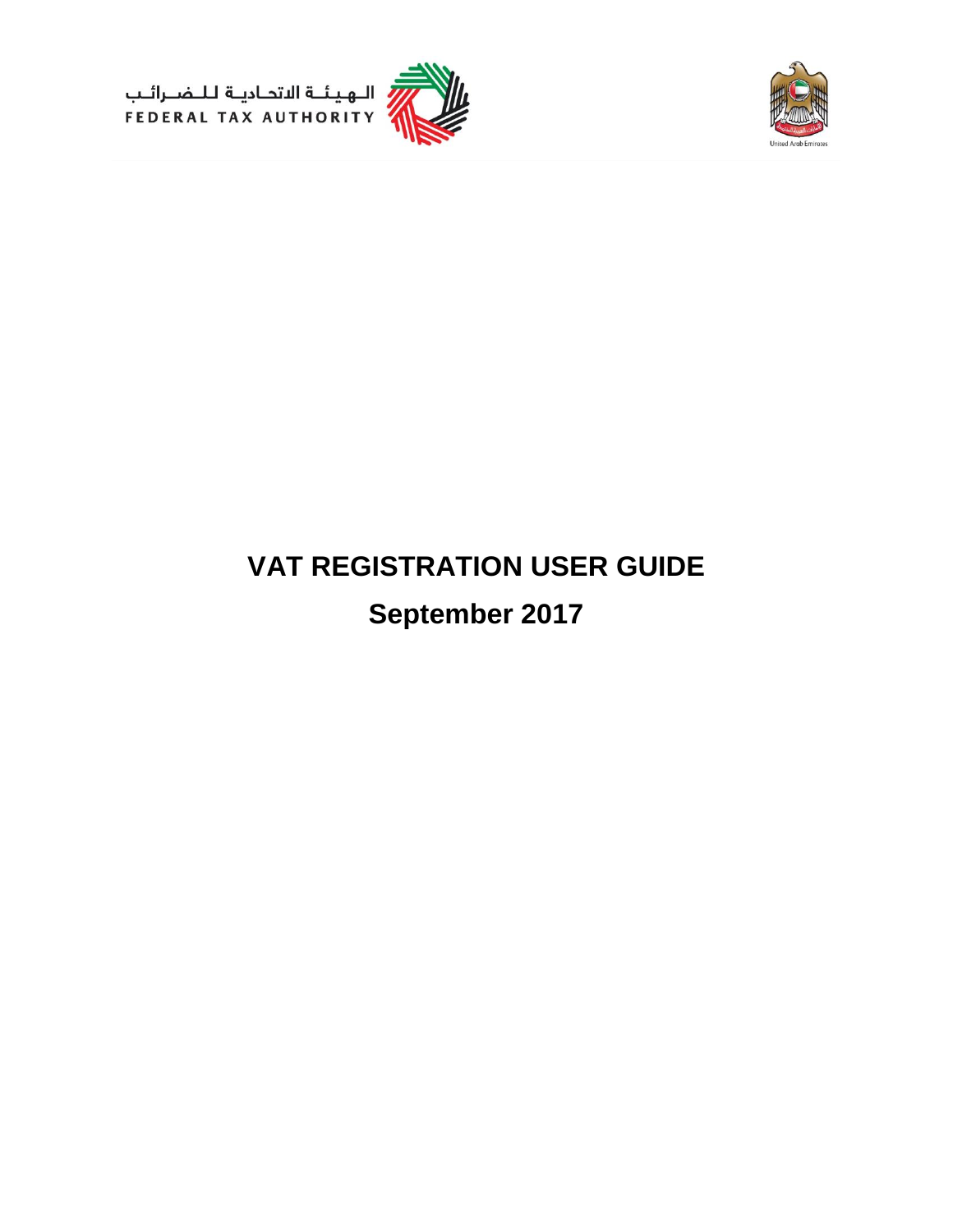ر<br>| الـهـيـئــة الىتحـاديــة لـلــضــرائــب<br>| FEDERAL TAX AUTHORITY





## **Contents**

| 1.    |  |
|-------|--|
| 2.    |  |
|       |  |
| 2.1.1 |  |
| 2.1.2 |  |
|       |  |
| 2.2.1 |  |
| 3.    |  |
| 3.1.1 |  |
| 3.1.2 |  |
| 3.1.3 |  |
| 3.1.4 |  |
| 3.1.5 |  |
| 3.1.6 |  |
| 4.    |  |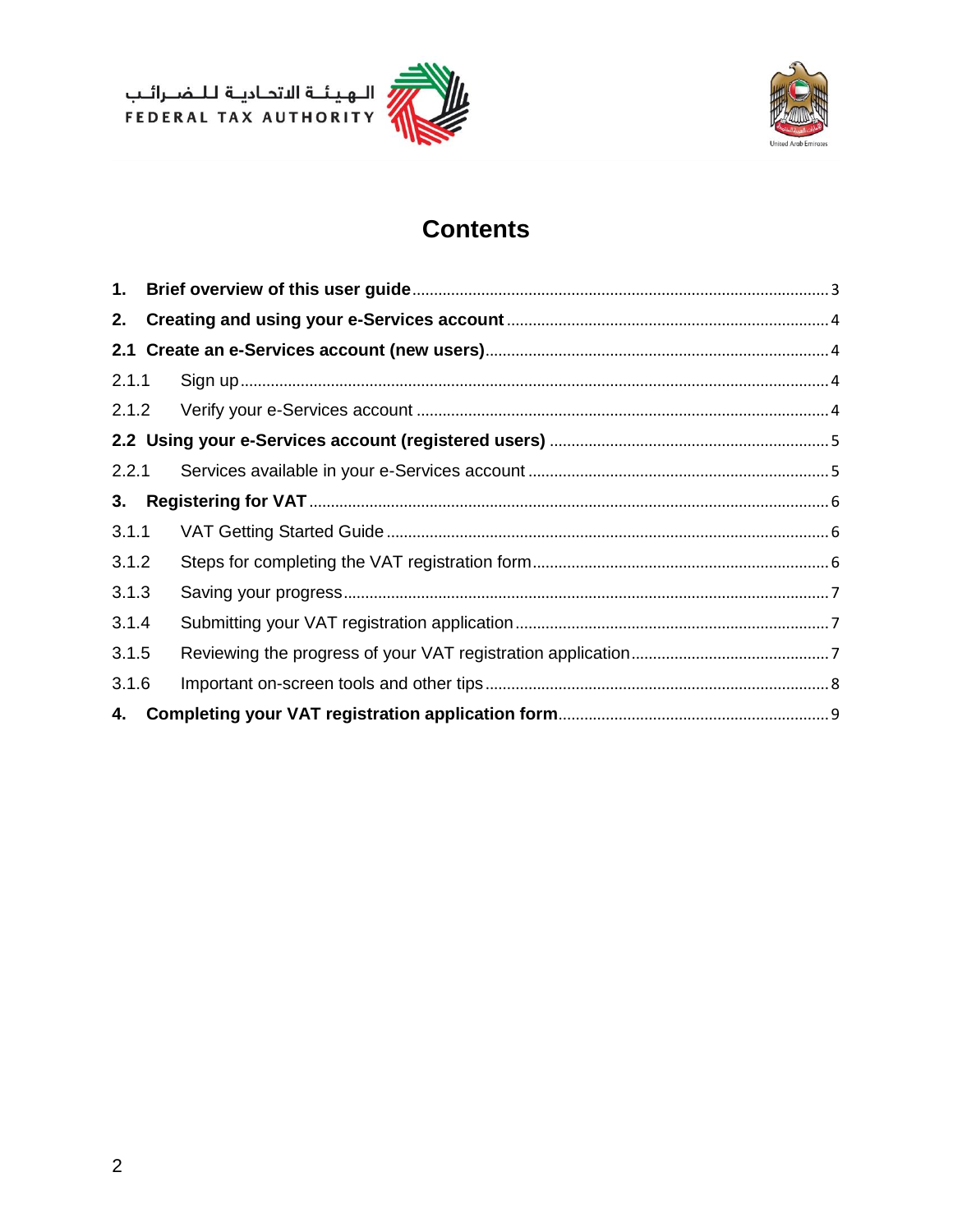الــهـيـئــة الىتحــاديــة لــلــضـــرائــب<br>FEDERAL TAX AUTHORITY





## <span id="page-2-0"></span>**1. Brief overview of this user guide**

This guide is prepared to help you navigate through the Federal Tax Authority (FTA) website and successfully complete your Value Added Tax (VAT) registration form. It is designed to help you:

- **create an e-Services account** with the FTA (you will need to do this before you can register for VAT);
- **provide accurate answers** to the questions on your VAT registration form by explaining what information you are required to provide; and
- **understand the icons and symbols** you might see as you complete the registration form.

You should find that setting up an e-Services account is similar to setting up other online accounts. The VAT registration form is also designed to be straight-forward and wherever possible it will auto-complete information for you.

If you need help setting up your e-Services account or have questions on specific fields in the VAT registration form, please contact us.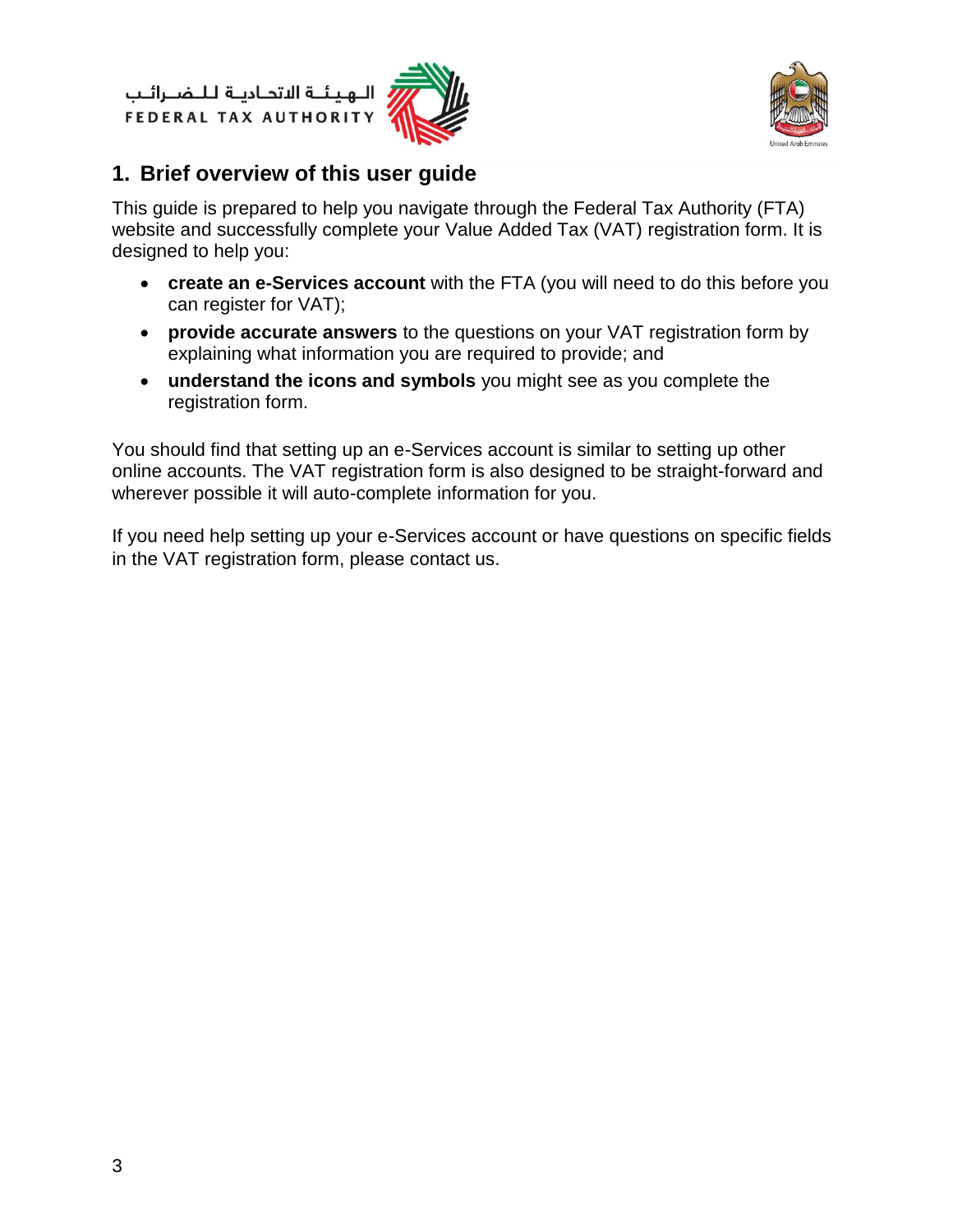الــهـيـئــة الاتحــاديــة لــلــضــرائــب<br>FEDERAL TAX AUTHORITY





## <span id="page-3-0"></span>**2. Creating and using your e-Services account**

When you arrive at the FTA website, you will notice in the top right hand corner of the screen you have the option to either *Sign up* to the e-Services account service, or *Login* to an existing e-Services account.

#### <span id="page-3-1"></span>**2.1 Create an e-Services account (new users)**

#### <span id="page-3-2"></span>2.1.1 Sign up

To create an account, simply click on the *Sign up*  button on the home page.

To sign up, you must enter a working email address and a unique password of 6-20 characters that includes at least:

- one number:
- one letter; and
- one special character (i.e.  $\mathcal{Q}, \#$ , \$,%, &, and \*).

You must confirm that you are a genuine user by completing the alphanumeric verification test that you will see.

Finally, you will be asked to select a security question, provide an answer to it and a hint in order to recover your password in case you forget it.

**Please read and agree to the Terms & Conditions of the FTA in relation to using e-Services and the FTA website** before clicking the *Sign up* button.

#### <span id="page-3-3"></span>2.1.2 Verify your e-Services account

You will receive an email at your registered email address asking you to verify your email address.



| Sign up<br>Welcome to the Federal Tax Authority                                                                                      |
|--------------------------------------------------------------------------------------------------------------------------------------|
| Email address                                                                                                                        |
| Password must be 6-20 characters long with at least one numeric, one<br>alphabet and one special character such as @, #, \$, %, &, * |
| Password                                                                                                                             |
| Password strength                                                                                                                    |
| Confirm password                                                                                                                     |
| Enter security code:<br>400905                                                                                                       |
| Select security question<br>ĥ.                                                                                                       |
| Answer                                                                                                                               |
| Hint                                                                                                                                 |
| I agree to the FTA terms and conditions of FTA.                                                                                      |
| Sign up<br>Already registered? logIn here                                                                                            |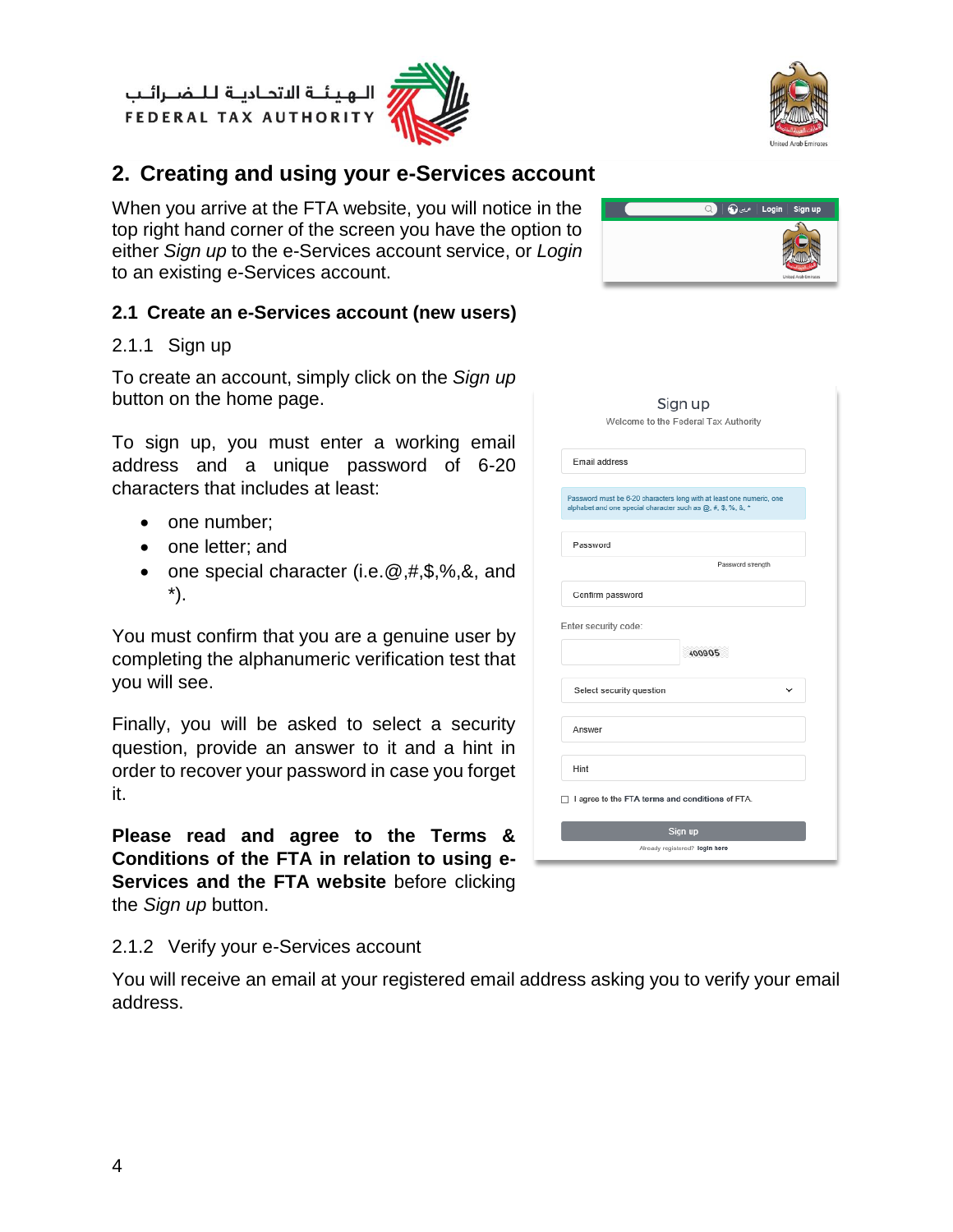الهيئة الاتحادية للضرائب **FEDERAL TAX AUTHORITY** 





Do this by clicking on the *Click here to verify your email* text in the body of the email that you have received.

Please **verify your email address within 24 hours of requesting to create the e-Services account**, otherwise the verification link will expire and you will have to reregister. Once you have



successfully verified your email address, your e-Services account will be created and you will be invited to Login for the first time.

#### <span id="page-4-0"></span>**2.2 Using your e-Services account (registered users)**

When you arrive at the FTA website having created an e-Services account, simply click on the *Login* button. Enter your registered e-Services username and password when prompted to do so. You will also be asked to complete an alphanumeric verification.



To change your e-Services account password or security question/answer, click on the *My Profile* tab.

To exit from your account, click the *Logout* button at the top right hand corner of the screen.

<span id="page-4-1"></span>2.2.1 Services available in your e-Services account

There are a number of dedicated services available to you through your e-Services account. Currently, you will be able to access the following:

- *Dashboard* which displays key information relating to your VAT registration;
- *My Profile* which contains a range of information about your e-Services account;
- *Downloads* which contains more detailed guidance which is designed to help you understand and manage your day-to-day VAT obligations.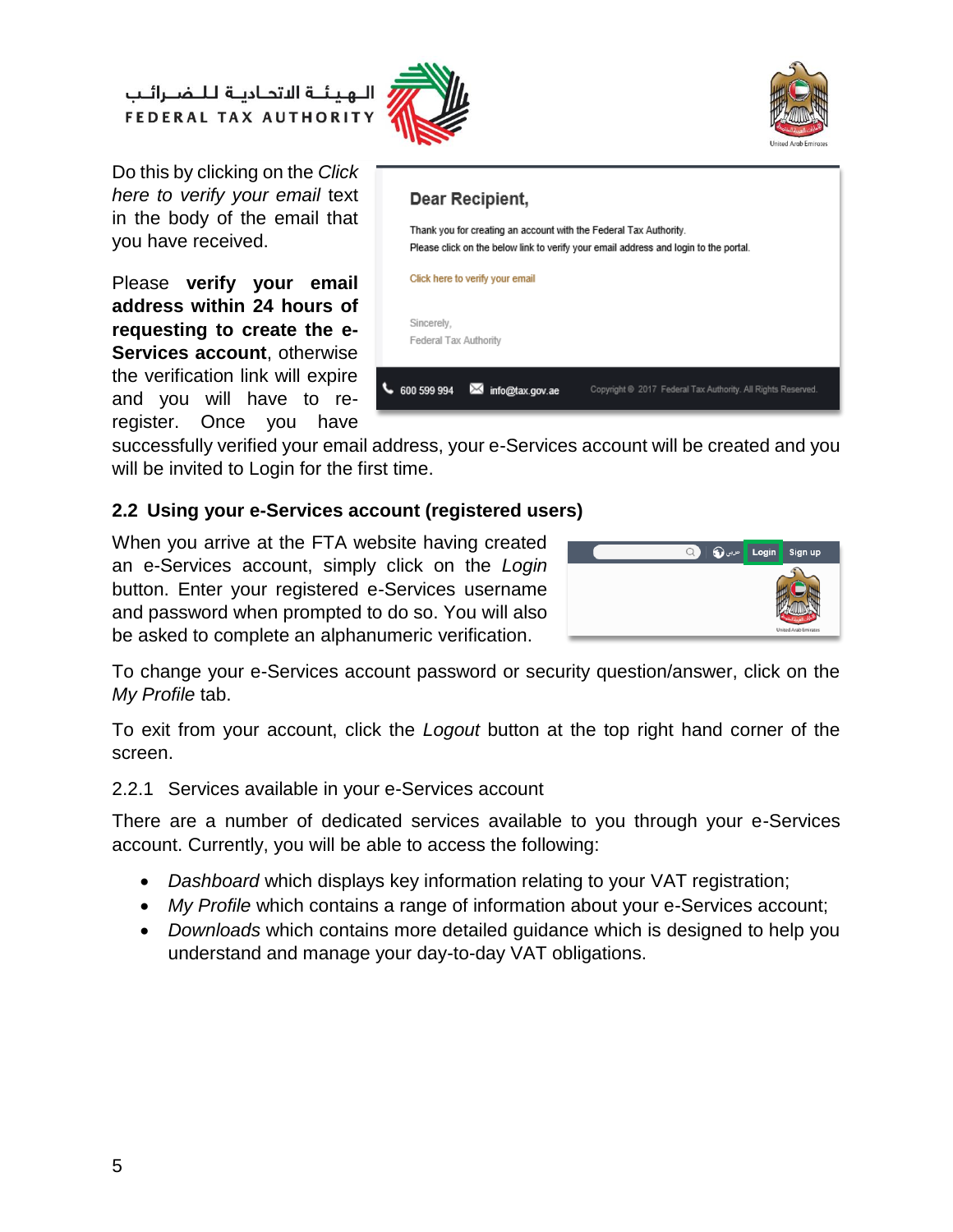الهيئة الاتحادية للـضـرائب **FEDERAL TAX AUTHORITY** 





## <span id="page-5-0"></span>**3. Registering for VAT**

On logging into your e-Services account you will see a button inviting you to *Register for VAT* (you may also see another button inviting you to register for Excise Tax).

| <b>VAT</b>              | <b>Excise tax</b>       |
|-------------------------|-------------------------|
| <u>™</u>                | E                       |
| <b>Register for VAT</b> | Register for Excise Tax |

Click on "Register for VAT" to start the VAT registration process.

**IMPORTANT:** If you intend to register for both VAT and Excise Tax, please complete a registration form for only one first and await the outcome of that application. Once you have received your Tax Registration Number (TRN) for the first tax type you can then proceed with the second application.

#### <span id="page-5-1"></span>3.1.1 VAT Getting Started Guide

You will see the guide as soon as you click the *Register for VAT* button.

The guide is designed to help you understand certain important requirements relating to VAT registration in the UAE. It is divided into a number of short sections which deal with various aspects of the registration process.

| <b>Getting Started Guide</b>                                                |              |
|-----------------------------------------------------------------------------|--------------|
| Overview                                                                    | $\checkmark$ |
| Important basics about VAT registration                                     | $\checkmark$ |
| <b>Registration criteria</b>                                                | $\checkmark$ |
| Definitions that you should be aware of at this time                        | $\checkmark$ |
| Can one person have more than one Tax Registration Number (TRN) for VAT     | $\checkmark$ |
| Registration of a VAT group                                                 | $\checkmark$ |
| What if you only make zero-rated supplies                                   | $\checkmark$ |
| Important information about using the online VAT application form           | $\checkmark$ |
| What happens next                                                           | $\checkmark$ |
| □ Click here to confirm you have read this getting started guide<br>Proceed |              |

It also provides guidance on what information you should have to hand when you are completing the VAT registration form.

It is strongly recommended that you read each of the sections carefully. **Once you have done so, check the** *Click here* **box to confirm that you have read it in order to move forward.** 

#### <span id="page-5-2"></span>3.1.2 Steps for completing the VAT registration form

There are 8 sections that must be completed on the VAT registration form. Your progress will be shown each step of the way (denoted in brown) with each completed section shown in blue with a green tick mark:

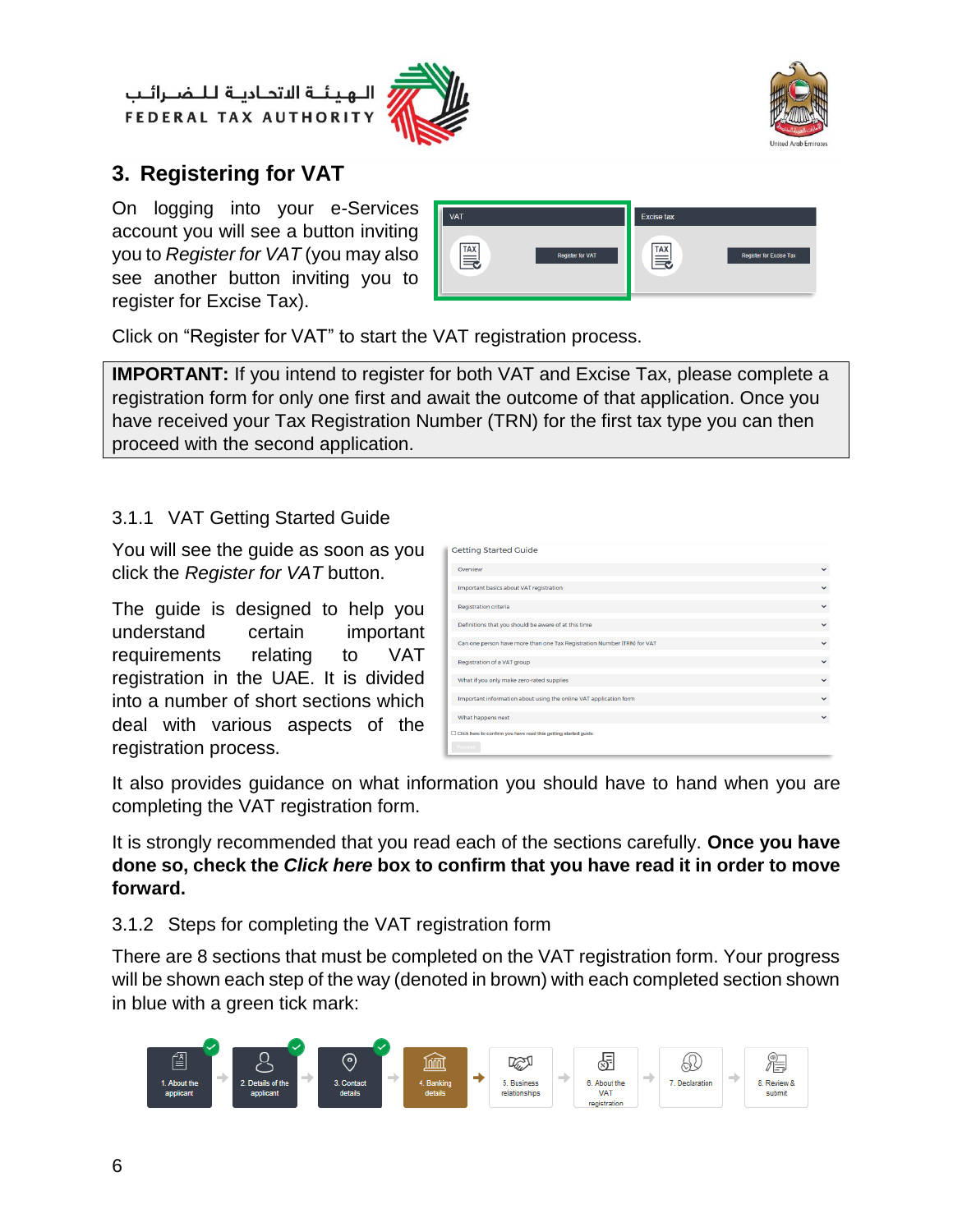

In order to move from one section to the next, all mandatory elements of the current section must be completed. Any field that is marked with a red asterisk (\*) is **mandatory** and must be filled out in order to move to the next section.

If you attempt to move to the next section without completing the mandatory information in the current section, you will receive a pop-up message under the relevant field indicating that additional details are required.

<span id="page-6-0"></span>3.1.3 Saving your progress

It is recommended that you save your progress as you complete the form. Click on the *Save as draft* button at the bottom of the screen. **You will be logged out of the system after 10 minutes of inactivity.**

After completing all mandatory fields, click the *Save and review* button at the bottom right hand corner of the screen to proceed to the following section.

#### **Your application will not be submitted at this point; you will have an opportunity to read through your answers before submission.**

#### <span id="page-6-1"></span>3.1.4 Submitting your VAT registration application

To submit the VAT registration form, carefully review all of the information entered on the form after clicking on *Save and review*.

Once you are certain that all of the information is correct, click on the *Submit for Approval* button at the bottom right hand corner of the screen.

The status of your application on the *Dashboard* will change to *Pending* and you will receive an email from us to confirm receipt of your application.

If the FTA requires any further details from you in order to assist with the verification of your application, you will receive an email notification setting out the information required from you.

<span id="page-6-2"></span>3.1.5 Reviewing the progress of your VAT registration application

To review the status of your VAT registration application, click on the *Dashboard* tab and look next to *Status*:



**Submit for Approval** 

Legal name of entity (English)\*

Please provide the required details

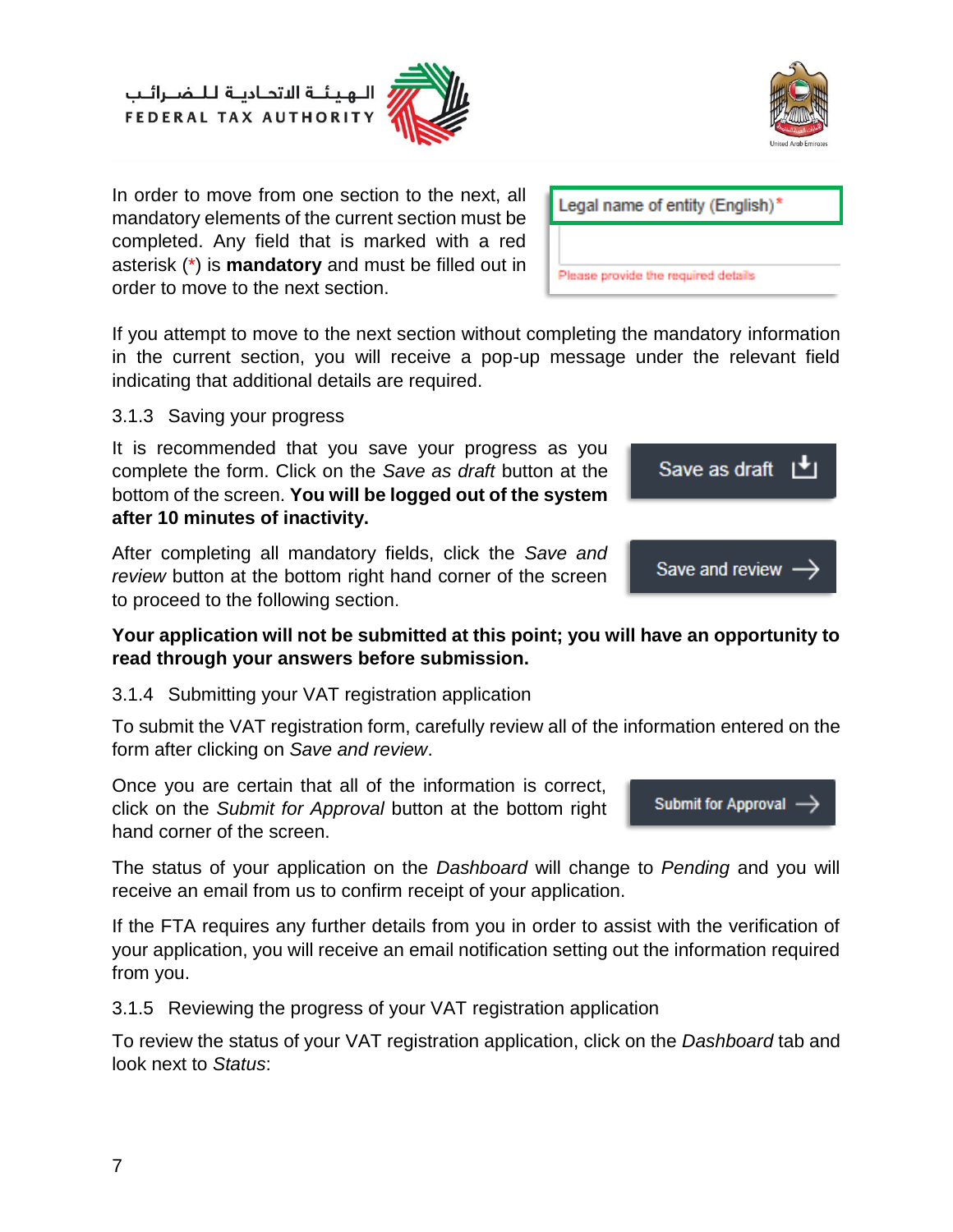هيئة الاتحادية للنضرائب **FEDERAL TAX AUTHORITY** 





میں ک

- **Drafted** means the registration form has not been completed or submitted by the applicant;
- **Pending** means the registration form has been received by us and is under processing or that we are awaiting further information from you;
- **Issued** means we have provided to you a Tax Identification Number (TIN) for either your application for registration for a Tax group or confirmation of your exception from VAT. The TIN for your application for registration for a Tax group will be suffixed with the letters 'VG'. The TIN for confirmation of exception from VAT will be suffixed with the letters 'XC';
- **Suspended** means your registration form for VAT has been suspended and that your registration for a Tax group has been approved by us and you have received a TRN;
- **Rejected** means the registration form has been rejected by us; and
- **Approved** means the registration form has been approved by us and that you are successfully registered for VAT.

#### <span id="page-7-0"></span>3.1.6 Important on-screen tools and other tips

You can change the language of the form from English to Arabic. Click on the icon at the top right hand side of the screen to do so.

For some fields you will see a small icon with an "i" next to the field. Hover the cursor over the icon to read additional information relevant to the completion of the field.

To upload a file, click the *Choose Files* button, select the file on your desktop and click the *Open* button to upload the file. To upload multiple files, repeat this process. To delete a file that has already been uploaded click the small red x.

To complete a field with a drop-down menu, click the downwards pointing arrow to the right of the field and select the option that applies. You will only be able to select one option in most cases.

To complete a field that requires a date, click the Calendar icon to the right of the field and enter the date from the calendar. The date will then appear in the field in dd/mm/yyyy form.





| Select Trade License expiry date (dd/mm/yyyy)* |    |    |                |                |                |    |                |   |
|------------------------------------------------|----|----|----------------|----------------|----------------|----|----------------|---|
|                                                | «  |    |                | August 2017    |                |    | »              | ⊞ |
|                                                | Su | Mo | Tu             | We             | Th             | Fr | Sa             |   |
|                                                | 30 | 31 | $\overline{1}$ | $\overline{2}$ | 3              | 4  | 5              |   |
|                                                | 6  | 7  | 8              | 9              | 10             | 11 | 12             |   |
|                                                | 13 | 14 | 15             | 16             | 17             | 18 | 19             |   |
|                                                | 20 | 21 | 22             | 23             | 24             | 25 | 26             |   |
|                                                | 27 | 28 | 29             | 30             | 31             | 1  | $\overline{2}$ |   |
|                                                | 3  | 4  | 5              | 6              | $\overline{7}$ | 8  | 9              |   |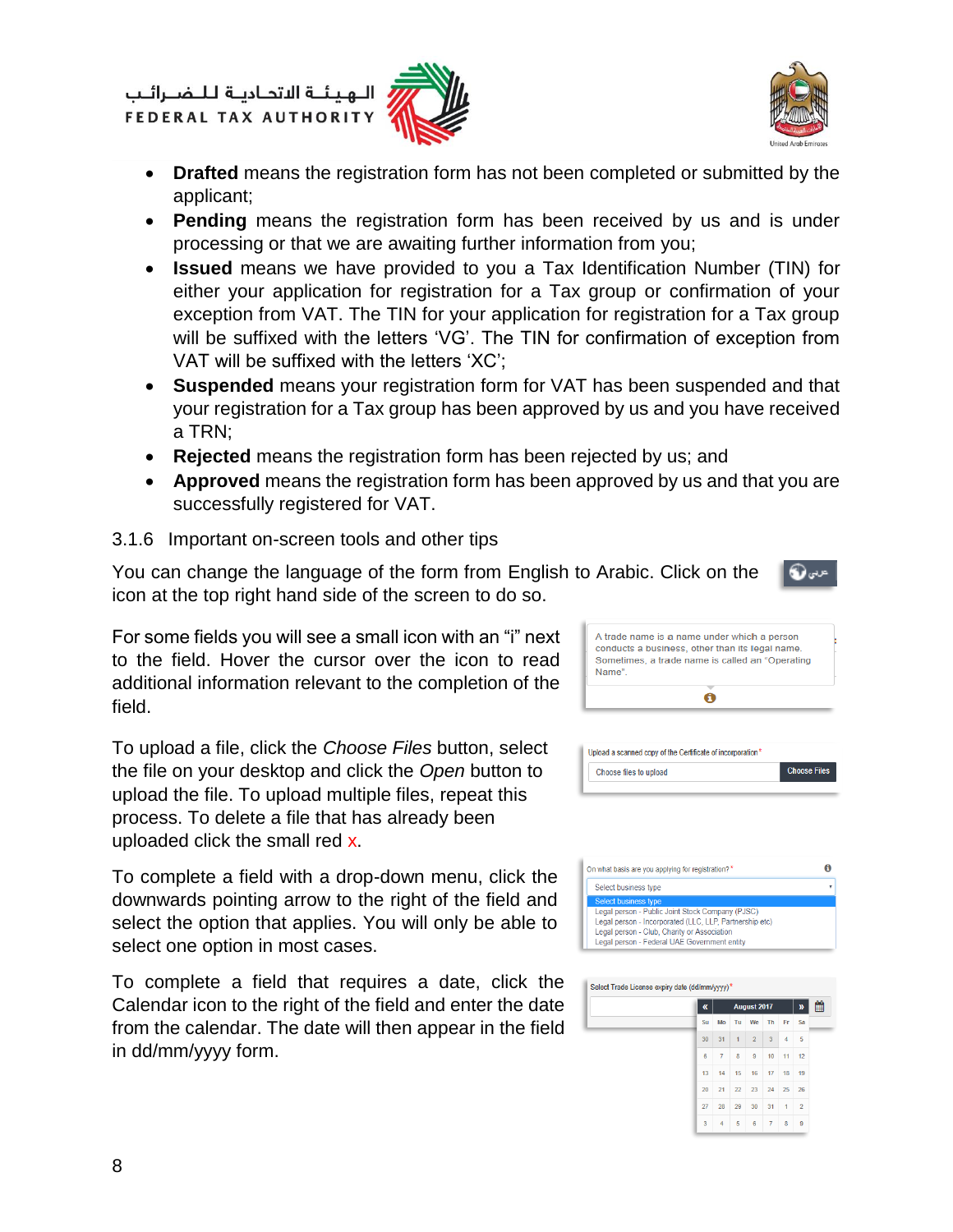ر<br>|<br>|FEDERAL TAX AUTHORITY<br>|PEDERAL TAX AUTHORITY





## <span id="page-8-0"></span>**4. Completing your VAT registration application form**

The VAT registration form captures a number of details about the applicant. The following guidance is designed to help you understand the questions that the form asks in order for you to complete the form accurately.

## **1. About the Applicant**

| On what basis are you applying<br>for registration? | You should register the person that is operating a<br>business, not the business itself.                                                                                                                                                                                                                                                                                                                                                                                                                                                                                                                                                                                          |
|-----------------------------------------------------|-----------------------------------------------------------------------------------------------------------------------------------------------------------------------------------------------------------------------------------------------------------------------------------------------------------------------------------------------------------------------------------------------------------------------------------------------------------------------------------------------------------------------------------------------------------------------------------------------------------------------------------------------------------------------------------|
|                                                     | A person can be an individual (i.e. operating as a<br>sole trader), or a legal person (e.g. an incorporated<br>business, a company) or another form of entity<br>(e.g. an unincorporated body such as a charity or a<br>club, a partnership or a trust).                                                                                                                                                                                                                                                                                                                                                                                                                          |
|                                                     | Generally, a VAT registration covers ALL of the<br>business activities undertaken by the registered<br>person.                                                                                                                                                                                                                                                                                                                                                                                                                                                                                                                                                                    |
|                                                     | <b>Natural person</b> is simply an individual operating in<br>their personal capacity (i.e. they are not<br>incorporated as a company. The definition covers<br>individuals, individuals operating in partnership<br>where the partnership itself does not have a<br>specific legal form (e.g. LLP's) and similar).                                                                                                                                                                                                                                                                                                                                                               |
|                                                     | Legal person is an entity with legal personality<br>formed under the relevant laws that is capable of<br>entering into contracts in its own name. For VAT<br>registration purposes, the definition can include<br>companies and other incorporated corporate<br>entities; partnerships with legal form (e.g. LLP's);<br>clubs, charities or associations; Federal UAE<br>Government entities; Emirate UAE Government<br>entities; foreign government representations (e.g.<br>diplomatic missions) and international<br>organisations; and other entities with similar<br>circumstances. In the context of tax registration,<br>Government Entities are those that are considered |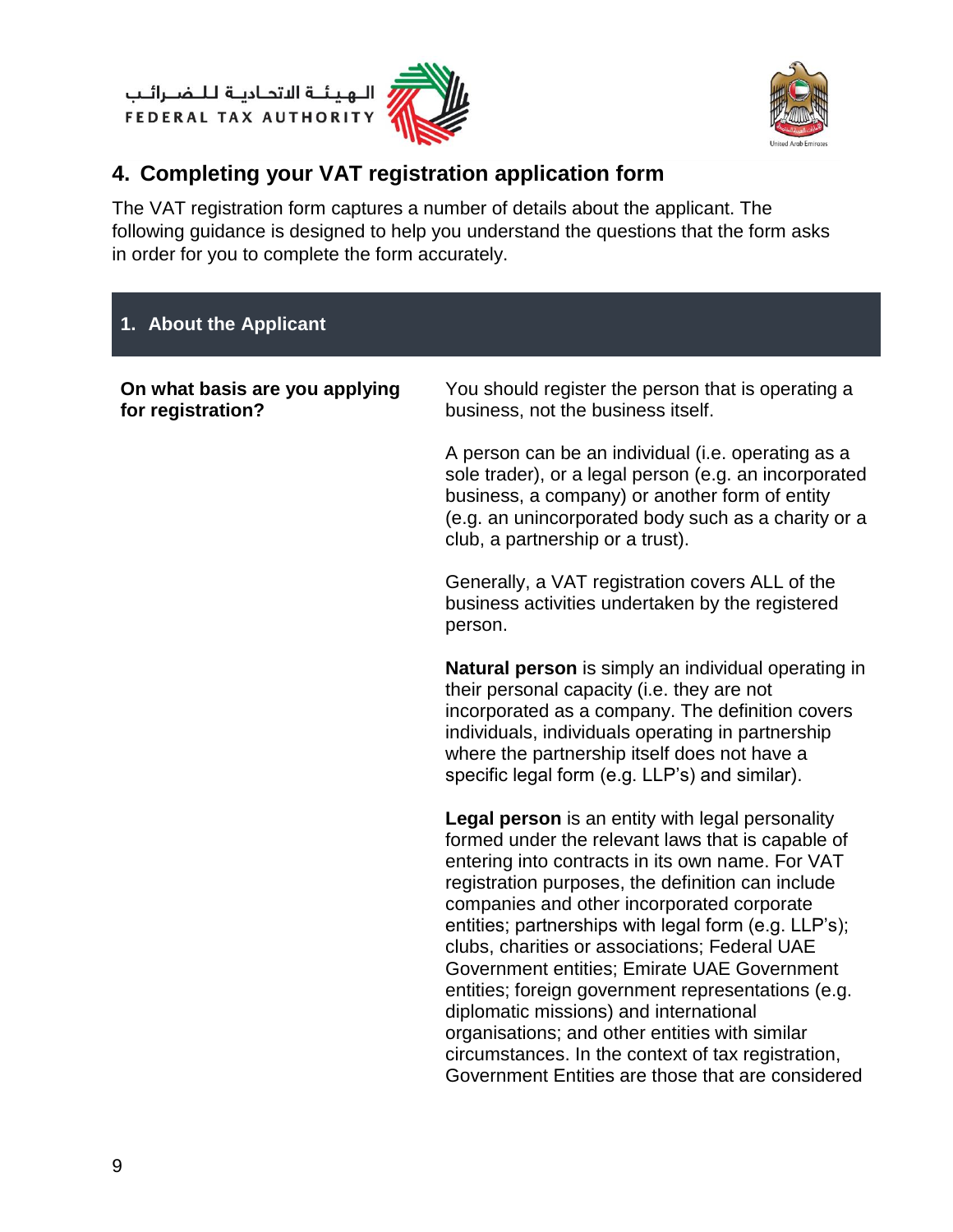ر<br>إسان الله ين الله الله الله FEDERAL TAX AUTHORITY





|                                                    | as a 'Designated Government Entity' by way of a<br>cabinet decision.                                                                                                                                                                                                                                                                                             |
|----------------------------------------------------|------------------------------------------------------------------------------------------------------------------------------------------------------------------------------------------------------------------------------------------------------------------------------------------------------------------------------------------------------------------|
|                                                    | Please note, <b>branches</b> are not legally distinct from<br>the wider entity to which they belong. Therefore,<br>registration will not be made in the name of a<br>branch but in the name of the parent where it<br>meets the relevant criteria. Even if you are<br>operating via branches in more than one Emirate,<br>only one VAT registration is required. |
| If other, please specify                           | You must specify the type of the person you are<br>registering if you select either of the option "Natural<br>person - other" or "Legal person - other". It is not<br>mandatory for you to provide further details in other<br>situations.                                                                                                                       |
| Do you hold a Trade License in<br>the UAE?         | In the UAE, the term Trade License is often used<br>interchangeably with business license, commercial<br>license or similar. It refers to any such license<br>issued by an authorized issuing body in the UAE,<br>including those in a UAE Free Zone.                                                                                                            |
|                                                    | If you hold one or more Trade Licenses, you must<br>select "Yes" for this question and complete the<br>additional information requested. Otherwise,<br>please select "No" (this includes instances where a<br>non-established business is required to register in<br>the UAE).                                                                                   |
| Are you registering mandatorily or<br>voluntarily? | For businesses resident in the GCC and UAE<br><b>Federal and Emirate Government bodies</b>                                                                                                                                                                                                                                                                       |
|                                                    | Mandatory Registration: You will be required to<br>register if you are a business that is resident in the<br>GCC and you are making supplies of goods or<br>services in the UAE and either:<br>1. Your turnover was more than AED 375,000 in<br>the last 12 months; or<br>2. You expect your turnover to be more than AED<br>375,000 in the next 30 days.        |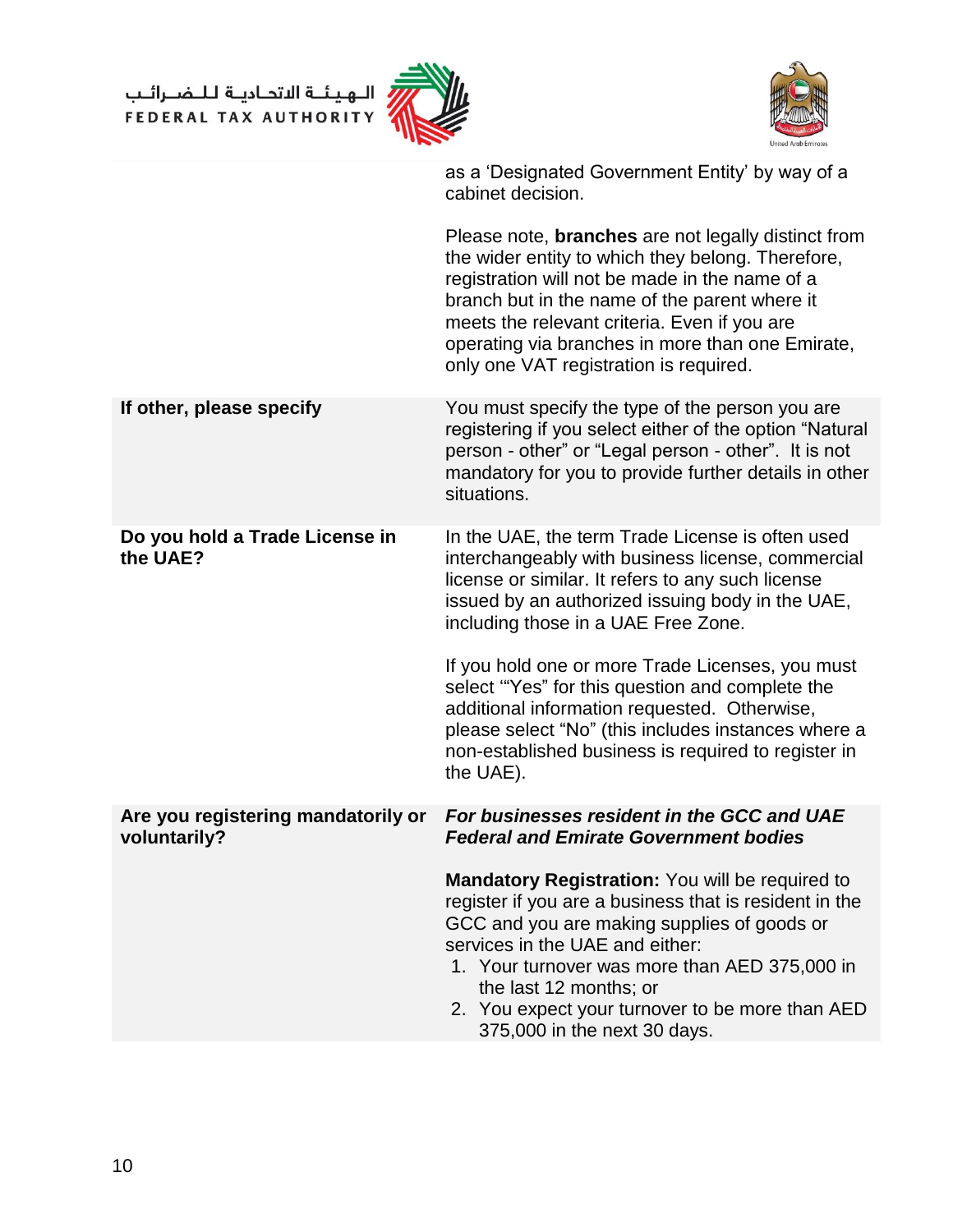الــهـيـئــة الاتحــاديــة لــلــضــرائــب<br>FEDERAL TAX AUTHORITY





**Voluntary Registration**: If you are not required to register, you will be eligible to apply for registration if:

- 1. Either your turnover or expenses (which were subject to VAT) were more than AED 187,500 in the last 12 months; or
- 2. You expect that either your turnover or expenses (which were subject to VAT) to be more than AED 187,500 in the next 30 days.

Turnover is calculated based on the total value of taxable supplies (this includes zero rated supplies and excludes exempt supplies). Expenses are calculated based on the total value of purchase which is subject to VAT.

For a more detailed explanation of what can be and/or should not be included when calculating the turnover/expenses, please refer to the Taxable Person Guide for VAT"

#### **All Designated Government Bodies must register for VAT purposes**

A Designated Government Body is a government entity that has been so designated by a decision of the Cabinet and is required to register for VAT purposes (irrespective of the registration threshold).

A Designated Government Body may not apply to cancel its VAT registration unless by way of a Cabinet Decision permitting it to do so.

#### *For businesses resident outside the GCC states implementing VAT*

You are **required** to register if you are making or expect to make supplies of goods or services in the UAE and there is no other person who is required to account for the VAT due in the UAE on your behalf (e.g. where your customers are private individuals).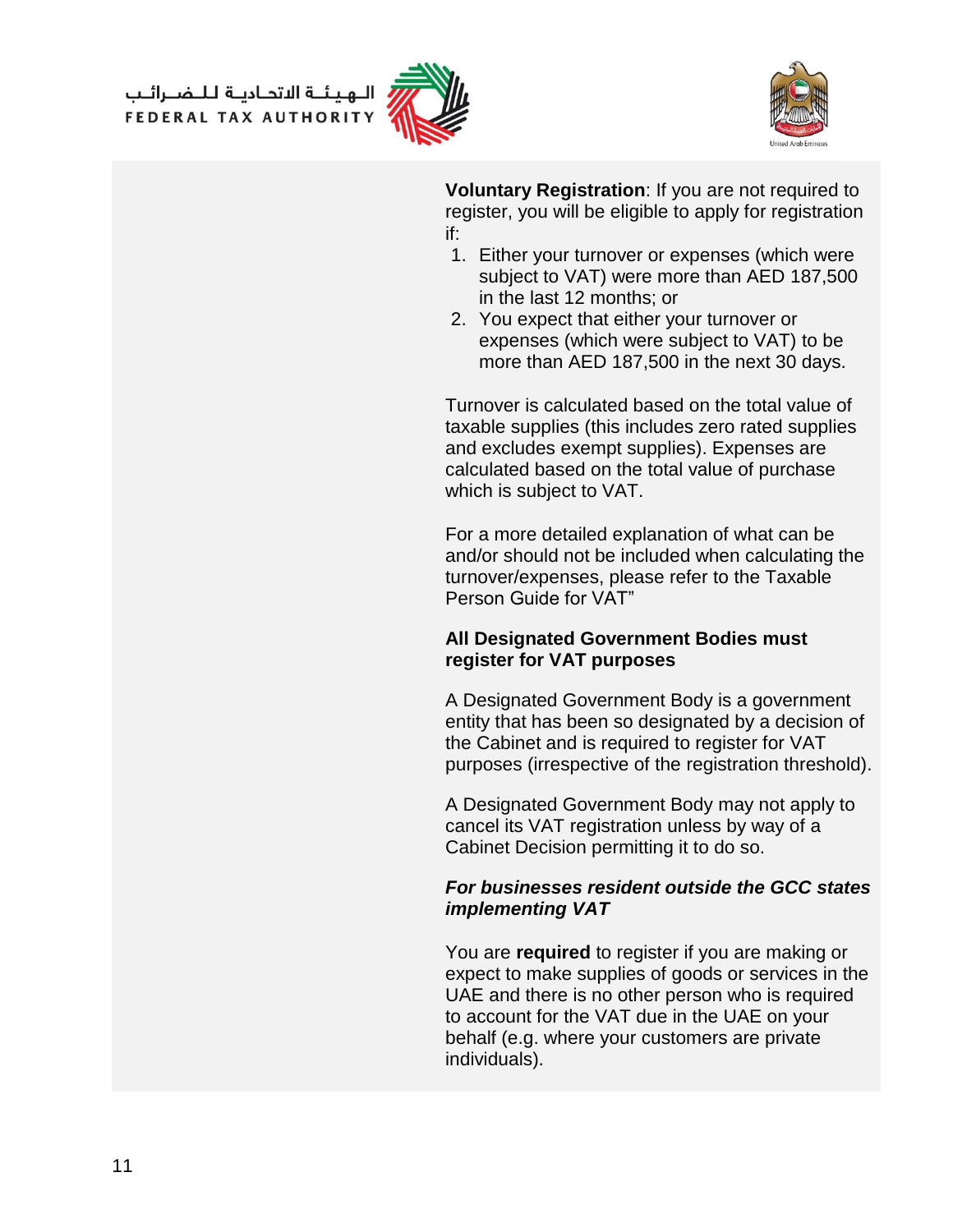الــهـيـئــة الاتحــاديــة لــلــضــرائــب<br>FEDERAL TAX AUTHORITY





**Are you also applying to create or join a Tax group?**

You can create a Tax group between two or more legal persons (each of which must be resident in the UAE) that are associated and which meet specific control criteria.

Please select this option if you intend to create or join a Tax group. For more details, please refer to the Tax Groups Guidance Note.

### **2. Details of the Applicant**

#### **Name of the Applicant**

| <b>Existing TRN for Excise Tax</b> | You do not need to input any information here. If<br>you have already obtained a TRN for Excise Tax<br>and now you are registering for VAT, your existing<br>TRN should automatically appear here. If it is not<br>the case, please contact us via the service request<br>portal. |
|------------------------------------|-----------------------------------------------------------------------------------------------------------------------------------------------------------------------------------------------------------------------------------------------------------------------------------|
| Legal name of the entity (English) | If you are a natural person, this is your full name.<br>If you are a legal person, this is the name under<br>which you have been incorporated or which you are<br>known by.                                                                                                       |
|                                    | If you have a UAE Trade License, you will find your<br>legal name listed in the license. It may alternatively<br>be listed as your "Company Name" or "Business"<br>Name".                                                                                                         |
|                                    | <b>IMPORTANT:</b> This information, together with your<br>trade name (if applicable), will appear on your VAT<br>registration certificate. It is important that you enter<br>the details accurately.                                                                              |
| Legal name of the entity (Arabic)  | You must provide the legal name of the entity in<br>Arabic and English. You may need to seek the<br>assistance of a recognized translator for this.                                                                                                                               |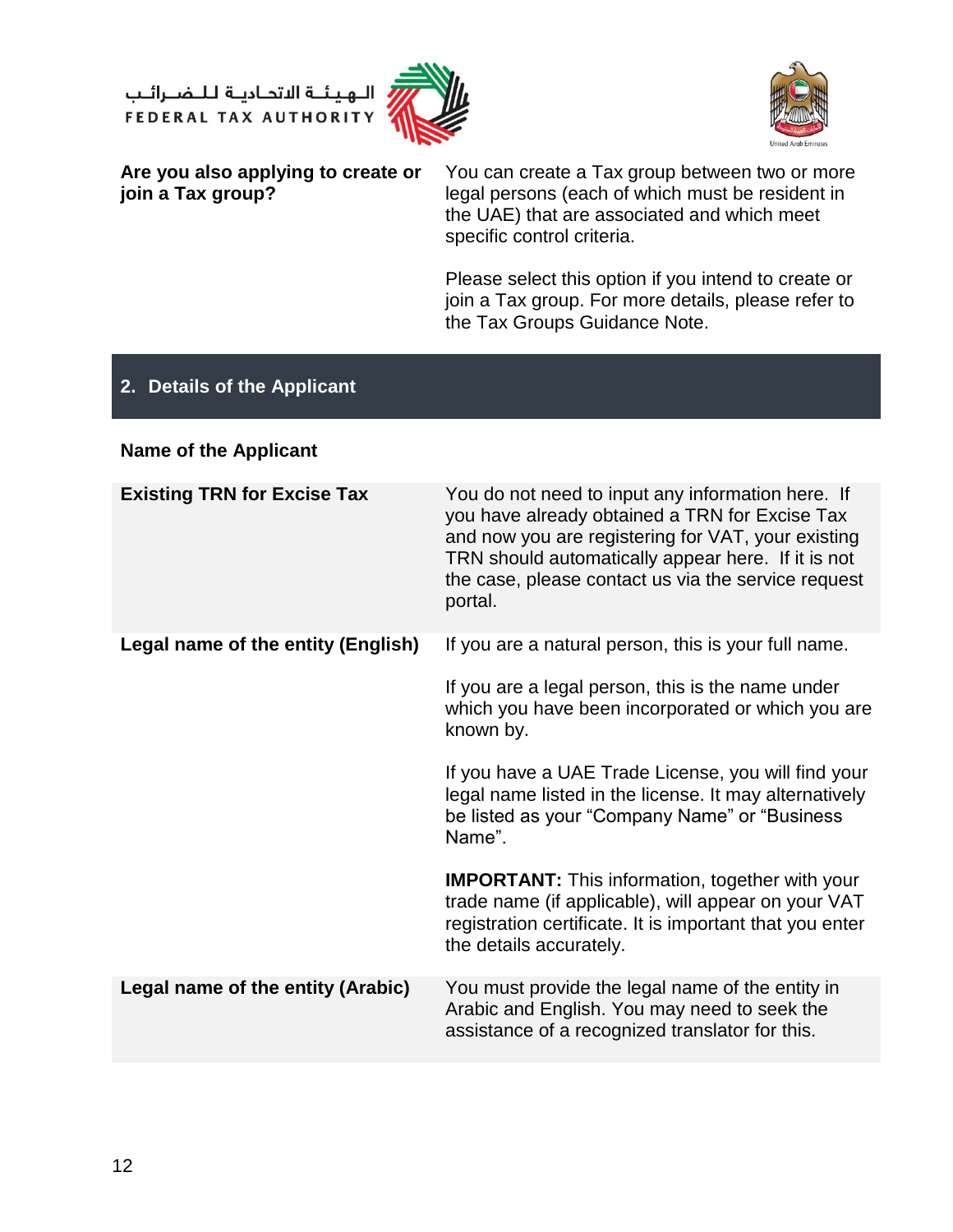ر<br>إن اللهيئــة الاتحـاديــة لـلــضــرائــب<br>4 FEDERAL TAX AUTHORITY





|                                                          | <b>IMPORTANT:</b> The Federal Tax Authority cannot<br>assist you with the translation of any information on<br>the application form.                                                                                                                                                                                                             |
|----------------------------------------------------------|--------------------------------------------------------------------------------------------------------------------------------------------------------------------------------------------------------------------------------------------------------------------------------------------------------------------------------------------------|
| Do you have a trade name that<br>differs from the above? | A trade name is a name under which a person<br>conducts business, other than its legal name.<br>Sometimes, a trade name is called an "Operating"<br>Name".<br>If you have a UAE Trade License you will find your<br>trade name (if you have one) shown on the license.                                                                           |
| Enter trade name (English)<br>Enter trade name (Arabic)  | <b>IMPORTANT:</b> This information, together with your<br>legal name, will appear on your VAT registration<br>certificate. It is important that you enter the details<br>accurately.<br>You must provide the trade name of the entity in<br>Arabic and English. You may need to seek the<br>assistance of a recognized translator to assist you. |

## **Identification of the Applicant**

| <b>Trade License</b>                                              |                                                                                                                             |
|-------------------------------------------------------------------|-----------------------------------------------------------------------------------------------------------------------------|
| Select the name of the authority<br>that issued the Trade License | A list of UAE Trade Licensing authorities is<br>provided as a drop-down list on the form. Select the<br>relevant authority. |
| <b>Trade License number</b>                                       | You will find this on your Trade License. In some<br>cases, it is shown as the "Registered number".                         |
| <b>Select Trade License expiry date</b>                           | Enter the expiry date shown on your Trade<br>License.                                                                       |
| Upload scanned copy of Trade<br>License                           | Accepted file types are PDF, JPG, PNG and JPEG.<br>The individual file size limit is 2 MB.                                  |
| <b>Save Trade License</b>                                         | <b>IMPORTANT:</b> Ensure you include all Trade<br>Licenses registered under the legal name of the<br>entity.                |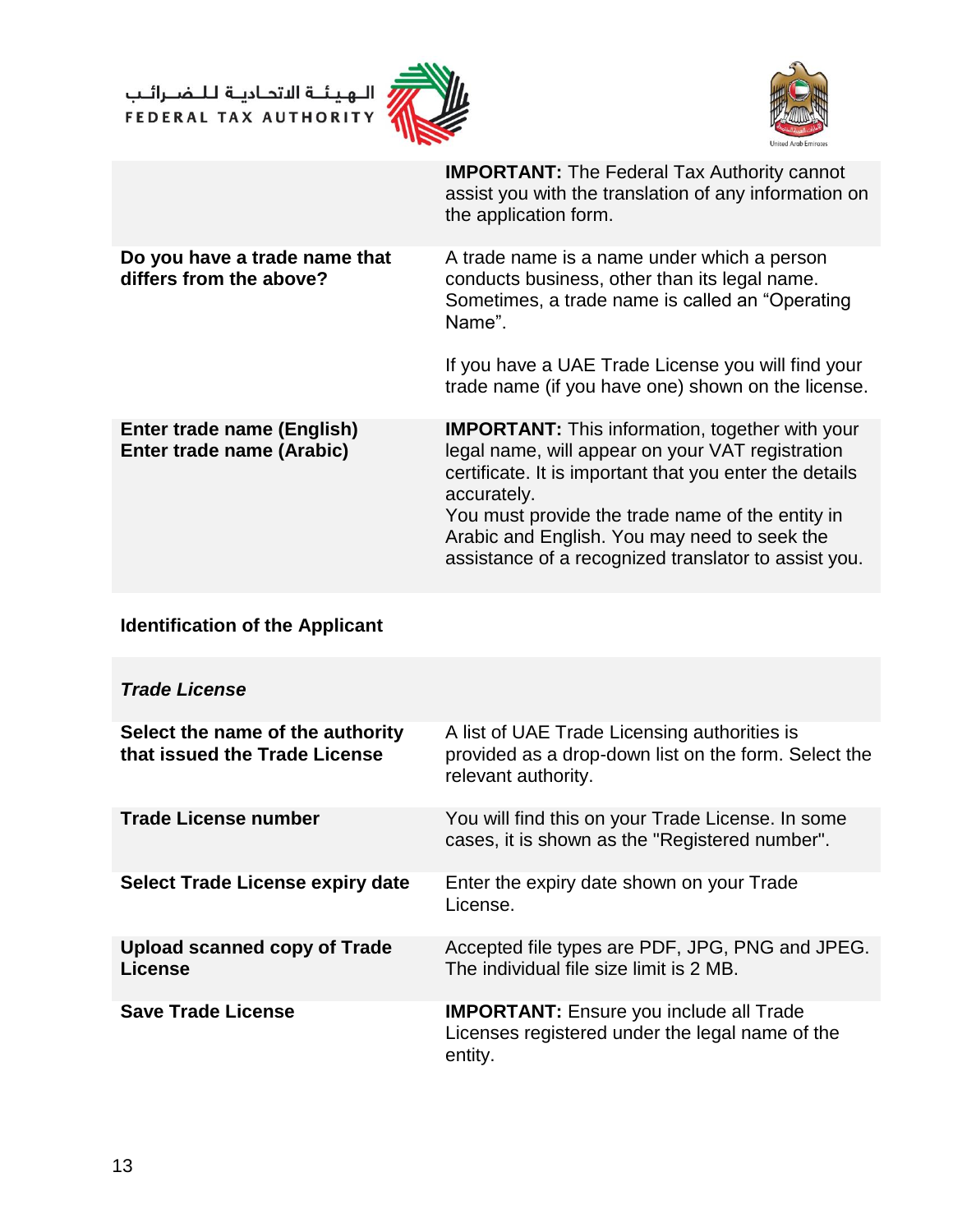ر<br>الـهيئــة الاتحــاديــة لــلــضــرائــب<br>FEDERAL TAX AUTHORITY





| Add owner details (Only shows<br>once a Trade License is saved) | You must ensure that the information about each<br>and every owner is included. Evidence should be<br>provided for verification by the FTA.                                                                                                                                                                                                                                                                                                                                            |
|-----------------------------------------------------------------|----------------------------------------------------------------------------------------------------------------------------------------------------------------------------------------------------------------------------------------------------------------------------------------------------------------------------------------------------------------------------------------------------------------------------------------------------------------------------------------|
|                                                                 | If your Trade License(s) do not include information<br>of ALL your owners, you must submit additional<br>supporting documents by answering the next 2<br>questions.                                                                                                                                                                                                                                                                                                                    |
| Do you have a Certificate of<br>Incorporation?                  | A Certificate of Incorporation is a legal document<br>relating to the formation of an entity which has<br>been incorporated. It is a license to form a<br>corporation and is issued by a government or, in<br>some jurisdictions, non-governmental entities.                                                                                                                                                                                                                           |
| Upload a copy of the Certificate of<br>Incorporation            | Accepted file types are PDF, JPG, PNG and JPEG.<br>The individual file size limit is 2 MB.                                                                                                                                                                                                                                                                                                                                                                                             |
| <b>Upload other relevant documents</b>                          | In some limited situations whereby you have<br>neither a UAE Trade License nor a Certificate of<br>Incorporation, you should upload any other relevant<br>supporting documents you may have.<br>It is not mandatory for you to upload extra                                                                                                                                                                                                                                            |
|                                                                 | information if you have already provided us with a<br>valid UAE Trade License and/or Certificate of<br>Incorporation.                                                                                                                                                                                                                                                                                                                                                                  |
|                                                                 | Depending on the basis on which you are<br>registering, other relevant documents may include:                                                                                                                                                                                                                                                                                                                                                                                          |
|                                                                 | <b>Articles of Association</b><br>$\bullet$<br><b>Partnership Agreement</b><br>Similar documents which show ownership<br>information of the business<br>Club, charity or association registration<br>documents and supporting evidence (applicable<br>if you selected "Legal person - Club, Charity or<br>Association")<br>A copy of the Decree (applicable if you selected<br>"Legal person - Federal UAE Government<br>Entity" or "Legal person - Emirate UAE<br>Government Entity") |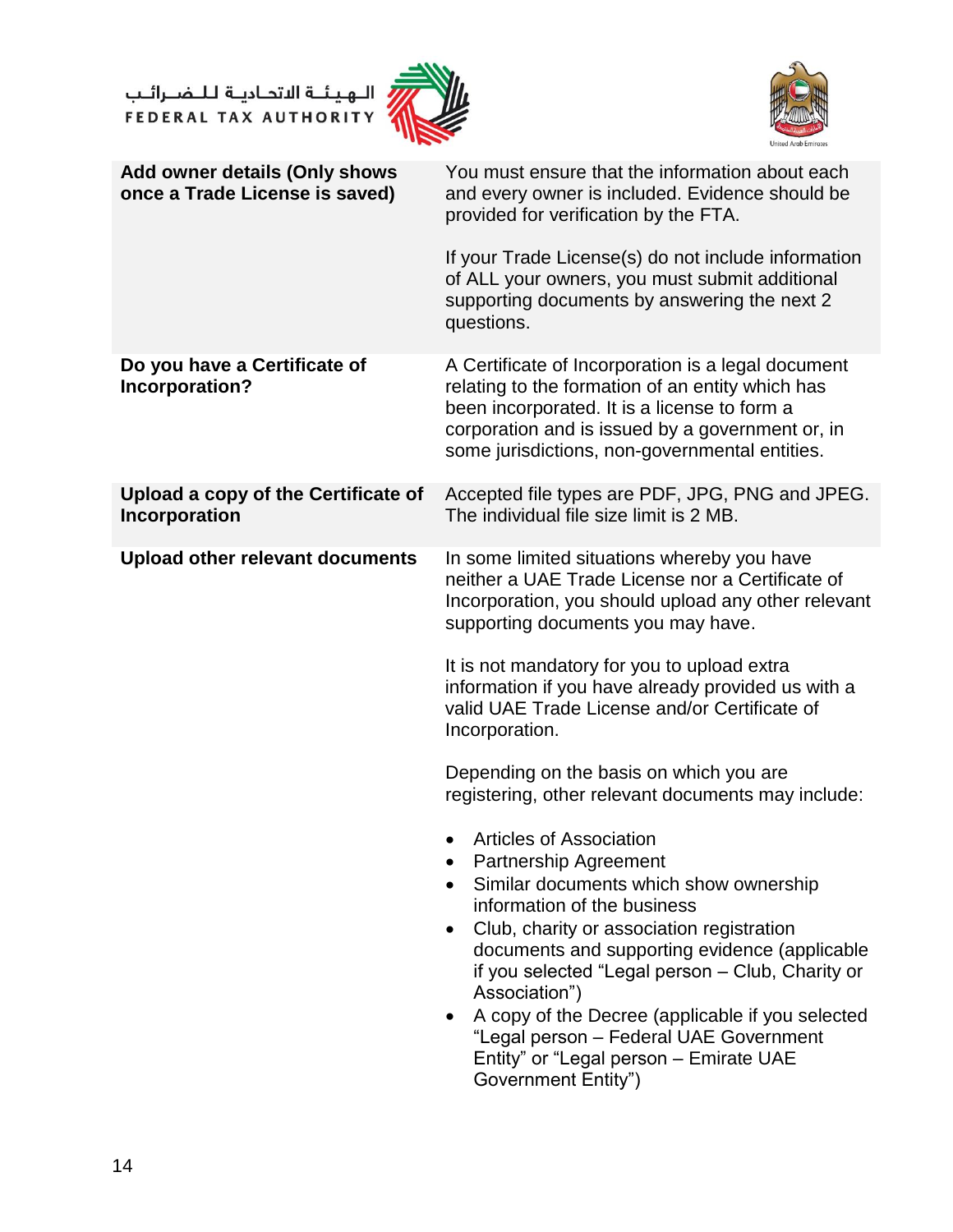الــهـيـئــة الىتحــاديــة لــلــضــرائــب<br>FEDERAL TAX AUTHORITY





- Other relevant documents such as documents providing information about your organization, including its activities and size (applicable if you selected "Legal person - Other")
- A scanned copy of the Emirates ID of the owner or a scanned copy of the passport of the owner (applicable if you selected "Natural person – Other")

Accepted file types are PDF, JPG, PNG and JPEG. The individual file size limit is 2 MB.

| Details of the Manager of the business (CEO or equivalent) |                                                                                                                                                                                                                                                                                |
|------------------------------------------------------------|--------------------------------------------------------------------------------------------------------------------------------------------------------------------------------------------------------------------------------------------------------------------------------|
| <b>Enter name of manager (English</b><br>and Arabic)       | Please include details of the manager of the<br>business as indicated in the Trade License.                                                                                                                                                                                    |
|                                                            | If no manager is listed in the Trade License, please<br>include details of the CEO or equivalent person in<br>charge of the organization.                                                                                                                                      |
| Is the manager resident in the<br>UAE?                     | Please answer "Yes" or "No"                                                                                                                                                                                                                                                    |
| 3. Contact Details of the Applicant                        |                                                                                                                                                                                                                                                                                |
|                                                            |                                                                                                                                                                                                                                                                                |
| <b>Business contact details</b>                            |                                                                                                                                                                                                                                                                                |
| <b>Building name and number</b>                            | Please enter the address of the business here. Do<br>not use another person's address (for example,<br>your accountant). If you have multiple addresses,<br>please provide details of the place where most of<br>the day-to-day activities of the business are carried<br>out. |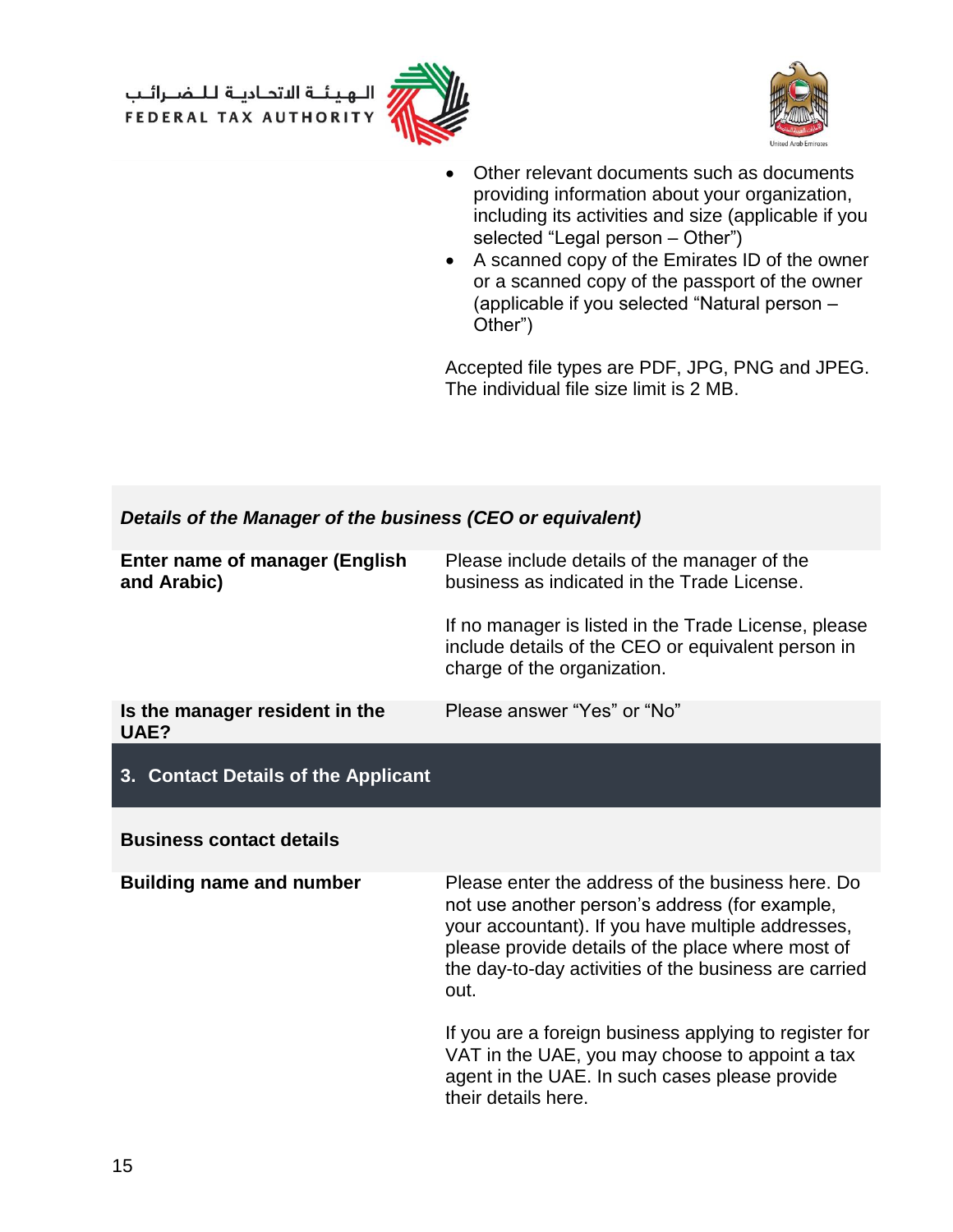



#### **4. Banking Details of the Applicant**

#### **Bank Details**

**Bank name IBAN**

This must be an account held with a bank established in the UAE. The account name must match the legal name of the entity you are registering with the FTA. You must also ensure that you enter the relevant details accurately.

If you are in the process of opening a bank account, you must provide copies of any relevant correspondence received from your bank.

e-Dirham is currently the only option available

**IMPORTANT:** You must ensure that your account details are accurate. Some accounts cannot receive payments electronically. We recommend that you check with your provider if you are unsure whether or not your bank has made this facility available to you.

#### **5. Business relationships of the Applicant**

#### **Senior Management Relationships**

**Are you (or any of the directors or partners of the applicant), currently involved in (or in the past 5 years been involved in) any**  The details of any senior management relationships with businesses applying for registration should be entered here.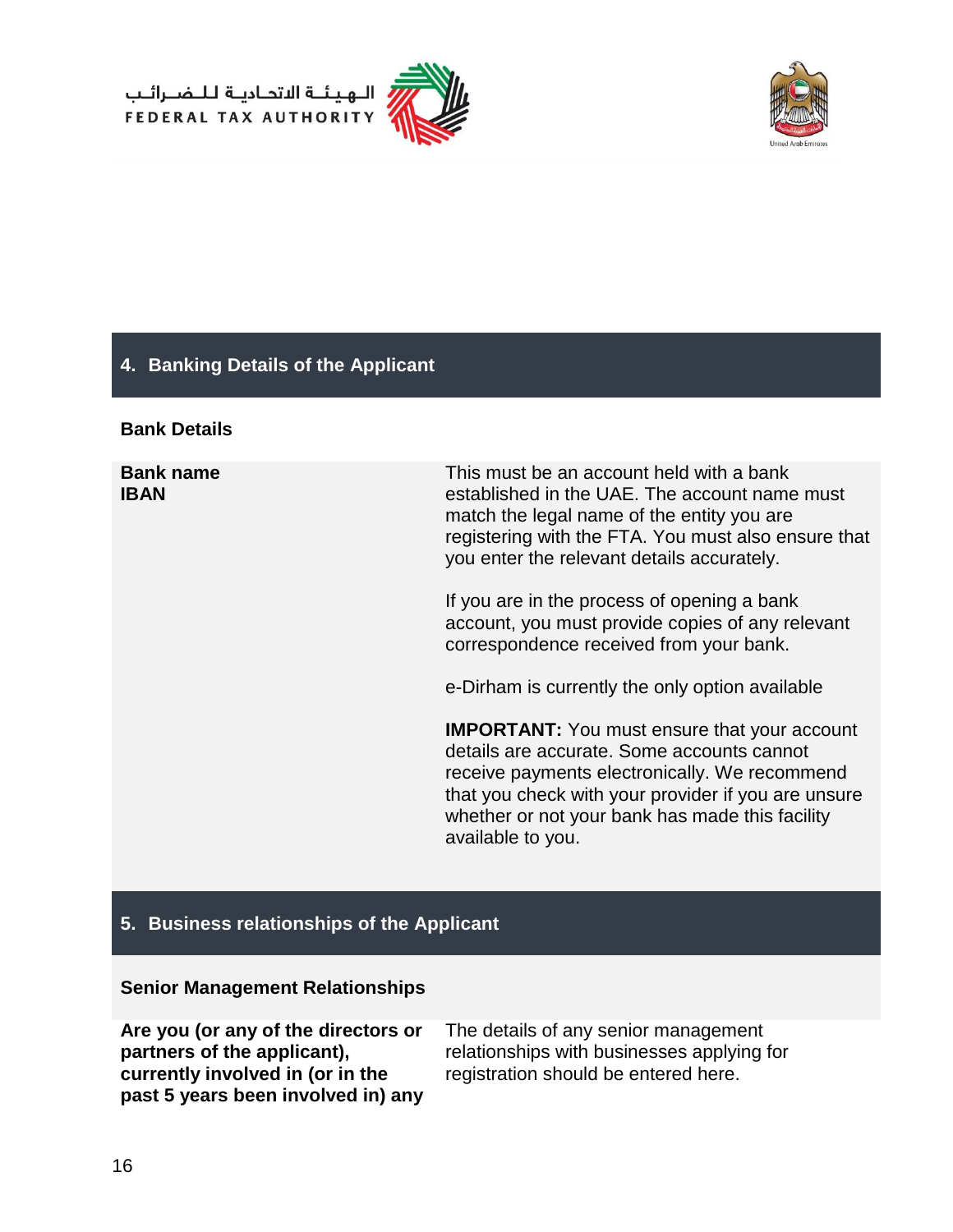الــهـيـئــة الىتحــاديــة لــلــضــرائــب<br>FEDERAL TAX AUTHORITY





**other business resident in the UAE, either individually or as a director or partner in that business?**

If you are a natural person, enter the details of those entities you were involved in on a personal basis. Otherwise, enter the details of those entities with which the directors or partners of the applicant have been involved.

| <b>Partner/Director details</b>                                                                                                                 |                                                                                                                               |  |
|-------------------------------------------------------------------------------------------------------------------------------------------------|-------------------------------------------------------------------------------------------------------------------------------|--|
| Name of the partner/director<br>etc.                                                                                                            | Please enter the relevant details of the individual<br>partner/director as required.                                          |  |
| Details of the business with which the applicant (or the partner/director of the<br>applicant) is/was involved with and has a relationship with |                                                                                                                               |  |
| Enter the legal name of the<br>business the relationship is (or<br>was) with                                                                    | You must provide the legal name of the entity. You<br>may need to seek the assistance of a recognized<br>translator for this. |  |
| Is the business still trading?                                                                                                                  | If the business is still trading, select "Yes",<br>otherwise select "No". We may request evidence to<br>support your answer.  |  |
| <b>Enter TRN (if available)</b>                                                                                                                 | Please enter the Tax Registration Number (TRN) if<br>the entity is already registered with the Federal Tax<br>Authority.      |  |
| <b>Upload scanned copies of Trade</b><br>License(s)                                                                                             | Accepted file types are PDF, JPG, PNG and JPEG.<br>The individual file size limit is 2 MB.                                    |  |
| Save and add more relationships                                                                                                                 | Include the details of additional senior management<br>relationships here.                                                    |  |

#### **6. About the VAT Registration**

**Business Activities of the applicant**

| Select the primary activity of the | Please choose from the drop down list of items that                                  |
|------------------------------------|--------------------------------------------------------------------------------------|
|                                    | <b>business (primary and secondary)</b> best describes your current or intended main |
|                                    | business activities.                                                                 |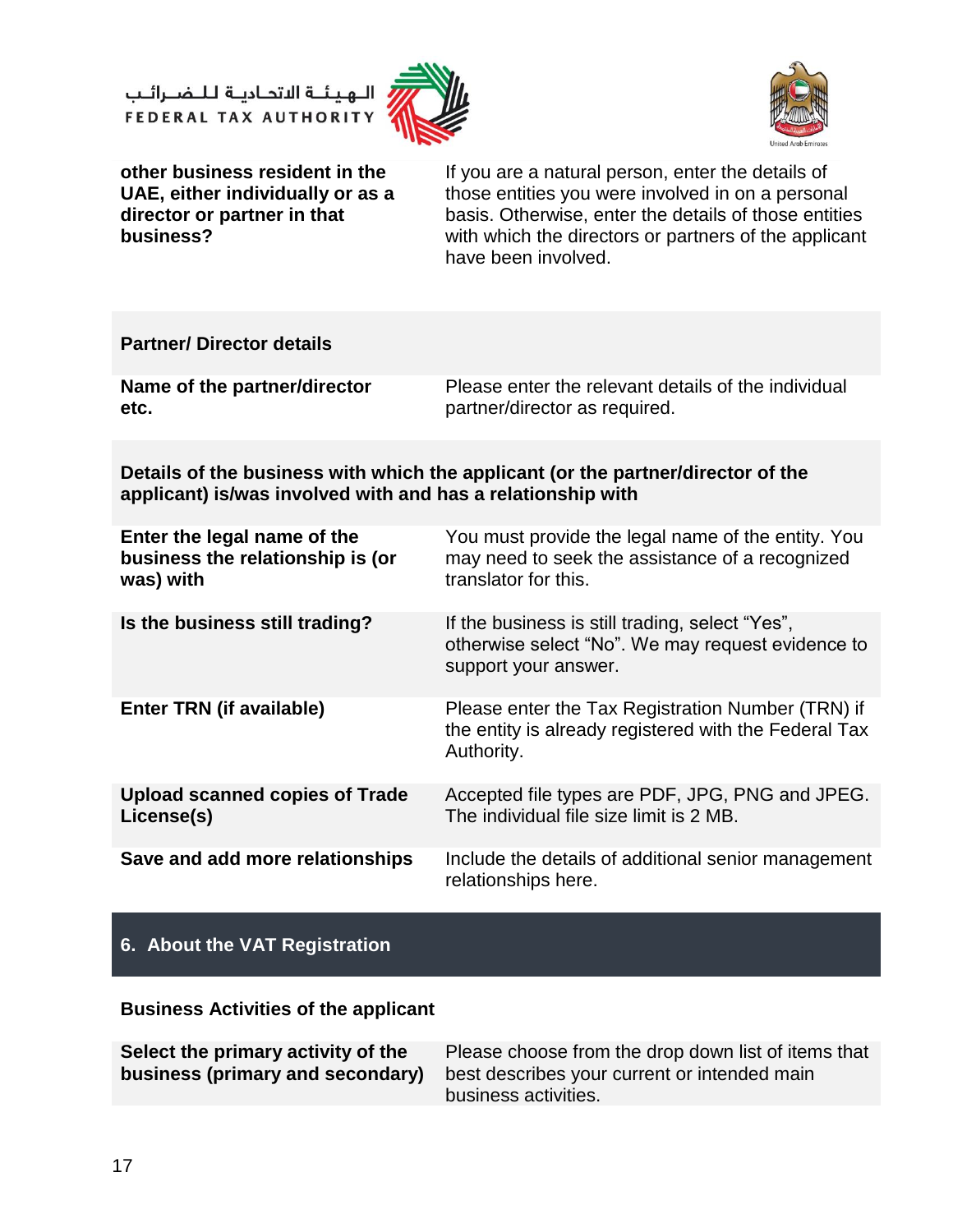الــهـيـئــة الىتحــاديــة لــلــضــرائــب<br>FEDERAL TAX AUTHORITY





**Add any other activities (or proposed activities)** 

Please include other activities from the drop down list of activities.

## **Actual or estimated financial transaction values**

| Turnover for the past 12 months | When calculating this figure, you must include the<br>following:<br>1) Taxable Supplies<br>Standard rated supplies<br>Zero-rated supplies<br>$\bullet$<br>Deemed supplies<br>$\bullet$<br><b>IMPORTANT:</b> Do not include the value of<br>exempt supplies.          |
|---------------------------------|----------------------------------------------------------------------------------------------------------------------------------------------------------------------------------------------------------------------------------------------------------------------|
|                                 | 2) Imported goods and services                                                                                                                                                                                                                                       |
|                                 | <b>IMPORTANT:</b> Do not include the value of<br>imports if you are not a resident in the UAE<br>and your customer is responsible for<br>accounting for VAT under the reverse charge.                                                                                |
|                                 | 3) If you have purchased all or part of a<br>business, Taxable Supplies made by the<br>acquired whole or part of the Business.                                                                                                                                       |
|                                 | The figure must only be reported in UAE Dirhams<br>$(AED)$ .                                                                                                                                                                                                         |
| <b>Upload scanned copy of</b>   | Accepted evidence generally include:                                                                                                                                                                                                                                 |
| documentary proof               | Audit report, audited or non-audited financial<br>$\bullet$<br>statement;<br>Self-prepared calculation sheet which may<br>$\bullet$<br>include details to calculate the taxable/zero<br>rated supplies based on financial records;<br>Revenue forecast.<br>$\bullet$ |
|                                 | Accepted file types are PDF, JPG, PNG and JPEG.<br>The individual file size limit is 2 MB                                                                                                                                                                            |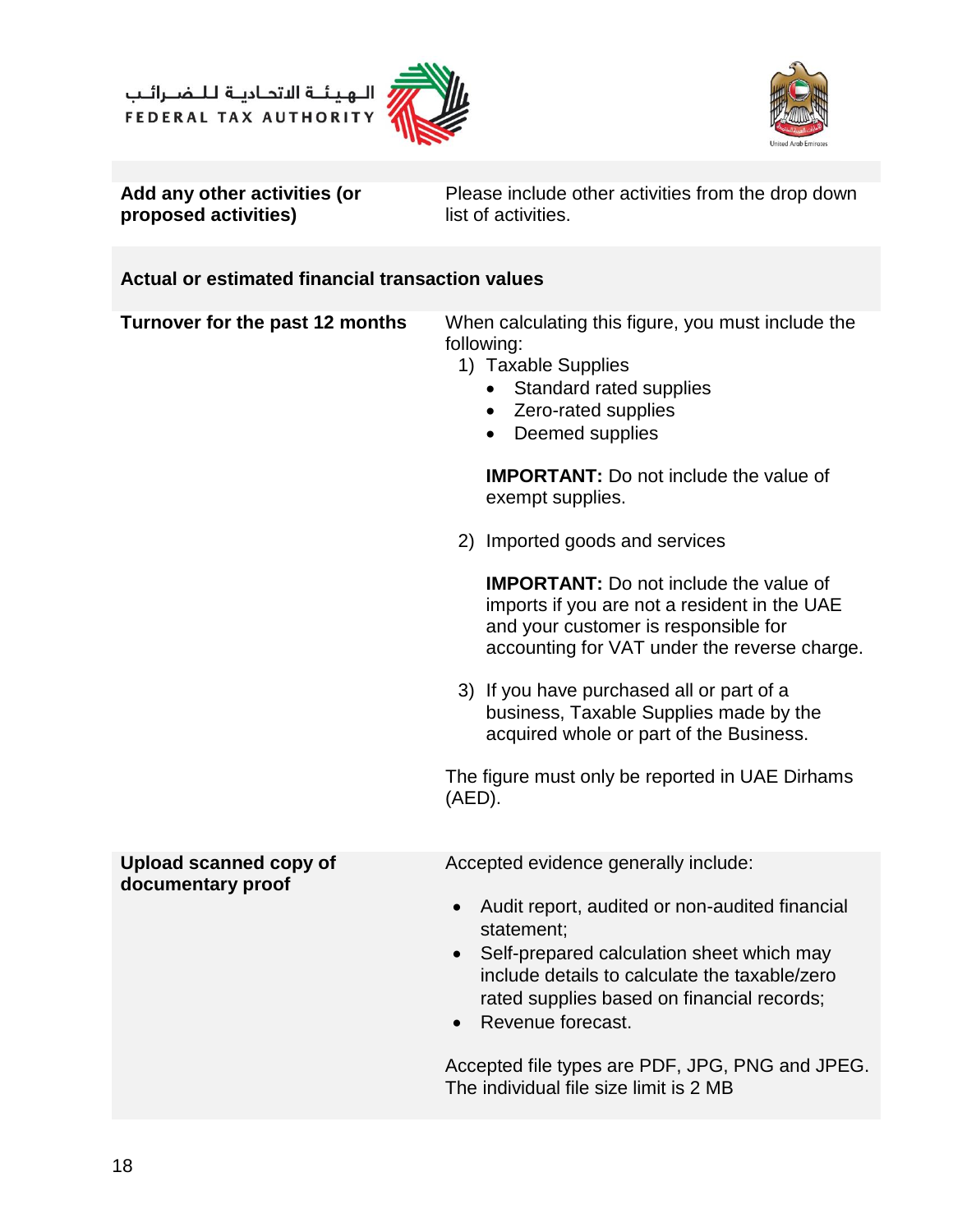ر<br>الهيئــة الاتحــاديــة لــلــضــرائــب<br>FEDERAL TAX AUTHORITY





| <b>Expected turnover in the next 30</b><br>days                                                    | The figure must only be reported in UAE Dirhams<br>(AED).                                                                                                        |
|----------------------------------------------------------------------------------------------------|------------------------------------------------------------------------------------------------------------------------------------------------------------------|
| <b>Expected expenses (subject to</b><br>VAT) for the last 12 months.                               | Only those expenses that are subject to VAT can<br>be included.                                                                                                  |
|                                                                                                    | <b>Include</b> purchases of goods and services which<br>are:<br>Subject to UAE VAT at 5%; or<br>$\bullet$<br>Subject to VAT at the zero-rate (0%) in the<br>UAE. |
|                                                                                                    | <b>Exclude</b> purchases of goods and services which<br>are:                                                                                                     |
|                                                                                                    | Exempted from UAE VAT; or<br>$\bullet$<br>Out of scope of UAE VAT.<br>$\bullet$                                                                                  |
|                                                                                                    | The figures must only be reported in UAE Dirhams<br>$(AED)$ .                                                                                                    |
| <b>Upload scanned copy of</b><br>documentary proof                                                 | Accepted evidence generally include:                                                                                                                             |
|                                                                                                    | Audit report, audited or non-audited financial<br>$\bullet$<br>statement;<br>Expense budget report.<br>$\bullet$                                                 |
|                                                                                                    | Accepted file types are PDF, JPG, PNG and JPEG.<br>The individual file size limit is 2 MB.                                                                       |
| <b>Expected expenses (subject to</b><br>VAT) in the next 30 days                                   | If you are registering on a mandatory basis, you are<br>not required to provide this information.                                                                |
|                                                                                                    | The figures must only be reported in UAE Dirhams<br>$(AED)$ .                                                                                                    |
| Do you expect the VAT on your<br>expenses to regularly exceed the<br>VAT in your taxable supplies? | This information allows us to understand whether<br>or not you will generally be in a position for VAT<br>payment or VAT refund.                                 |
| Do you also expect to make<br>exempt supplies?                                                     | Exempt supplies include the following:<br>Supplies of certain financial services;<br>Supplies of residential buildings other than the<br>first sale:             |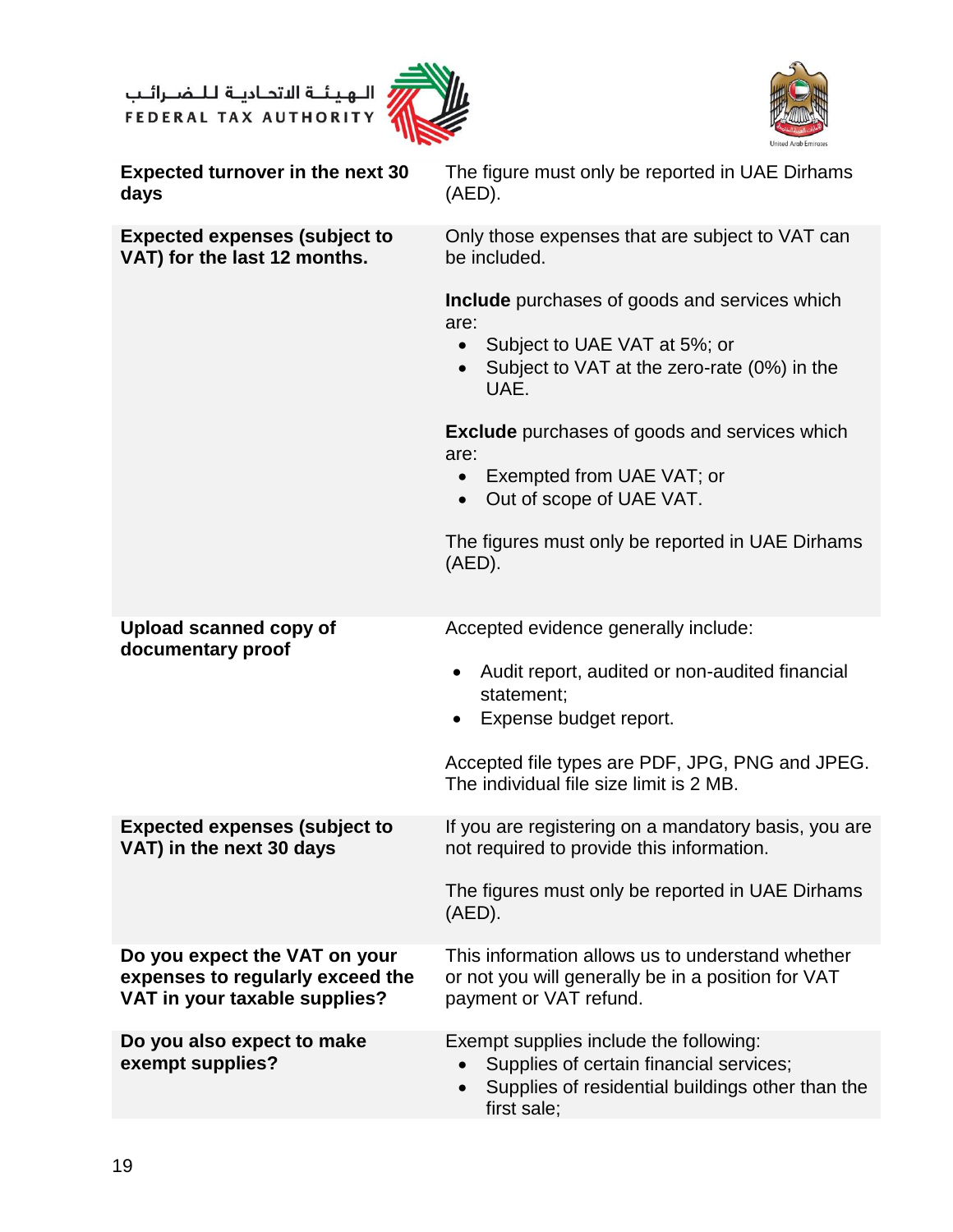،<br>إليهيئــة الاتحـاديــة لــلــضــرائــب<br>• FEDERAL TAX AUTHORITY





- The supply of bare land; and
- The supply of local passenger transport.

#### **Imports and Exports**

| Do you intend to import goods or<br>services?          | Import goods or services from abroad includes<br>other GCC countries.                                                                                                                                             |
|--------------------------------------------------------|-------------------------------------------------------------------------------------------------------------------------------------------------------------------------------------------------------------------|
| Will any of these imports be from<br>other GCC States? | Other GCC countries are:<br>Kingdom of Bahrain<br>Kingdom of Saudi Arabia<br>$\bullet$<br><b>Sultanate of Oman</b><br><b>State of Qatar</b><br>$\bullet$<br><b>State of Kuwait</b><br>$\bullet$                   |
| Do you intend to export goods or<br>services?          | Please select "Yes" if you intend to provide goods<br>or services from UAE to overseas. Otherwise,<br>please select "No".                                                                                         |
| Will any of these exports be to<br>other GCC States?   | Other GCC countries are:<br>Kingdom of Bahrain<br>$\bullet$<br>Kingdom of Saudi Arabia<br>$\bullet$<br><b>Sultanate of Oman</b><br>$\bullet$<br><b>State of Qatar</b><br>$\bullet$<br><b>State of Kuwait</b>      |
| <b>GCC activities</b>                                  | If your answer is "Yes" to either of the above<br>questions in "About GCC - imports and exports",<br>you are required to provide information for the<br>below form fields.                                        |
| Select the name of the GCC<br><b>Member State</b>      | <b>GCC Member States are:</b><br>Kingdom of Bahrain<br>$\bullet$<br>Kingdom of Saudi Arabia<br>$\bullet$<br><b>Sultanate of Oman</b><br>$\bullet$<br><b>State of Qatar</b><br>$\bullet$<br><b>State of Kuwait</b> |
| <b>Enter TRN (if available)</b>                        | Please enter the Tax Registration Number (TRN) or<br>equivalent if the entity is already registered for VAT<br>purposes with the respective tax authority in the<br>different Member State.                       |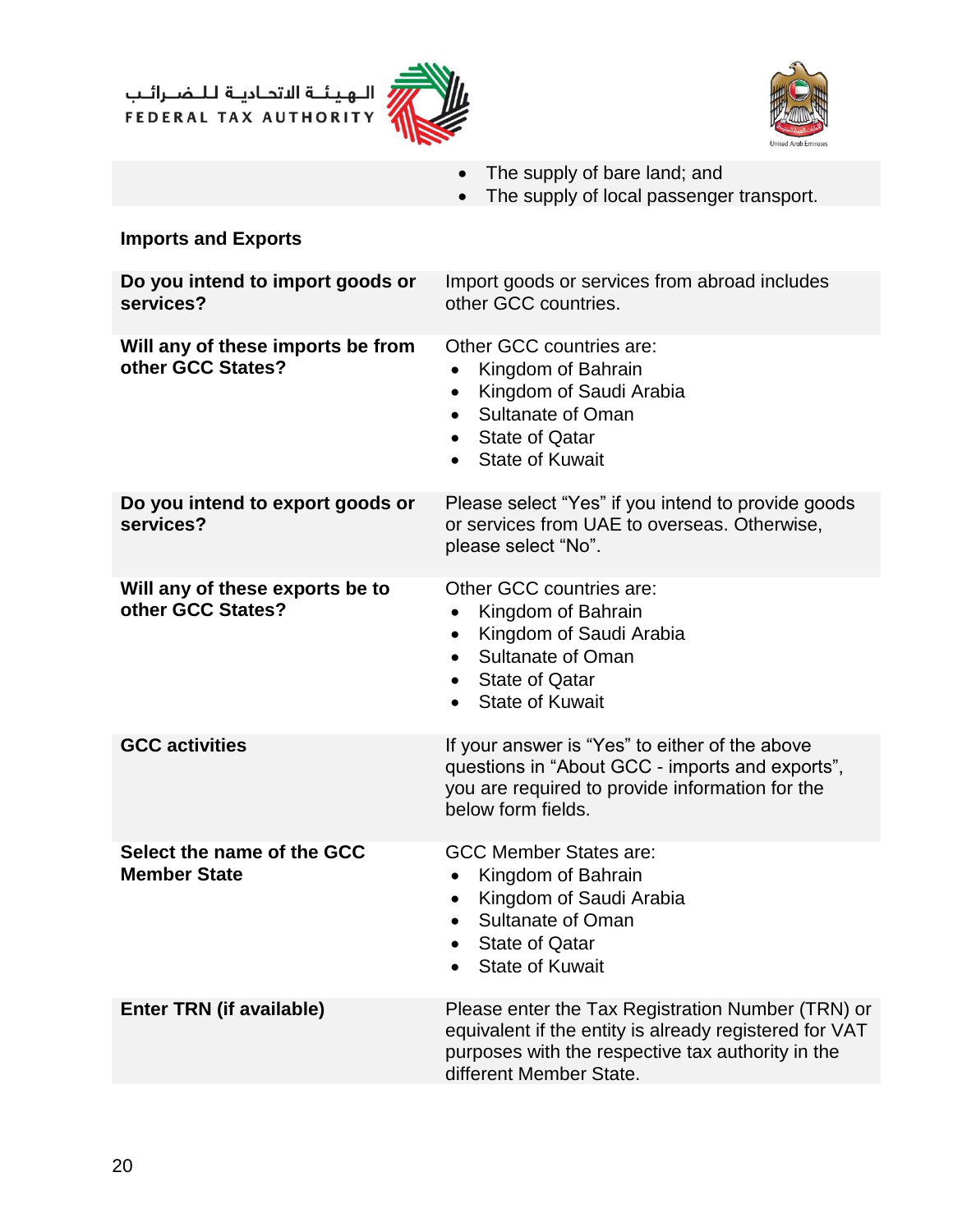ر<br>| الـهـيـئــة الاتحـاديــة لـلــضــرائــب<br>|-<br>| FEDERAL TAX AUTHORITY





| <b>Estimated value of imports</b>                          | Please enter the value of goods you expect to<br>import in the 12 months following the date of<br>registration.<br>Do not include the value of any services unless<br>they are directly related to moving goods (e.g.<br>commission, and freight insurance etc.).                                                                                                      |
|------------------------------------------------------------|------------------------------------------------------------------------------------------------------------------------------------------------------------------------------------------------------------------------------------------------------------------------------------------------------------------------------------------------------------------------|
| <b>Estimated value of exports</b>                          | Please enter the value of goods you expect to sell<br>in the 12 months following your date of registration.<br>Do not include the value of any services unless<br>they are directly related to moving goods (e.g.<br>commission, and freight insurance etc.).                                                                                                          |
| Save and add more                                          | If you intend to import from and/or export to another<br>GCC Member State, you must click this button to<br>provide the relevant details.                                                                                                                                                                                                                              |
| <b>Customs Registration Information</b>                    | If you are registered with any of the Customs<br>Departments in the UAE, please enter the details<br>here.<br>The information will assist the FTA and the relevant<br>Customs departments to identify you accurately at<br>the time of importing and exporting goods into or<br>from the UAE. Failure to enter this information may<br>result in delays at the border. |
| Do you have a Customs number?                              | A Customs number is a registration number issued<br>by the relevant Customs department.                                                                                                                                                                                                                                                                                |
| Emirate in which you have a<br><b>Customs registration</b> | Please select from the following:<br>Abu Dhabi<br>Dubai<br>Sharjah<br>$\bullet$<br>Ajman<br>$\bullet$<br>Umm Al-Quwain<br>Ras Al-Khaimah<br>Fujairah                                                                                                                                                                                                                   |
| <b>Customs number</b>                                      | You are required to provide the Customs number if<br>you choose "Yes" for the above question "Do you<br>have a Customs code?"                                                                                                                                                                                                                                          |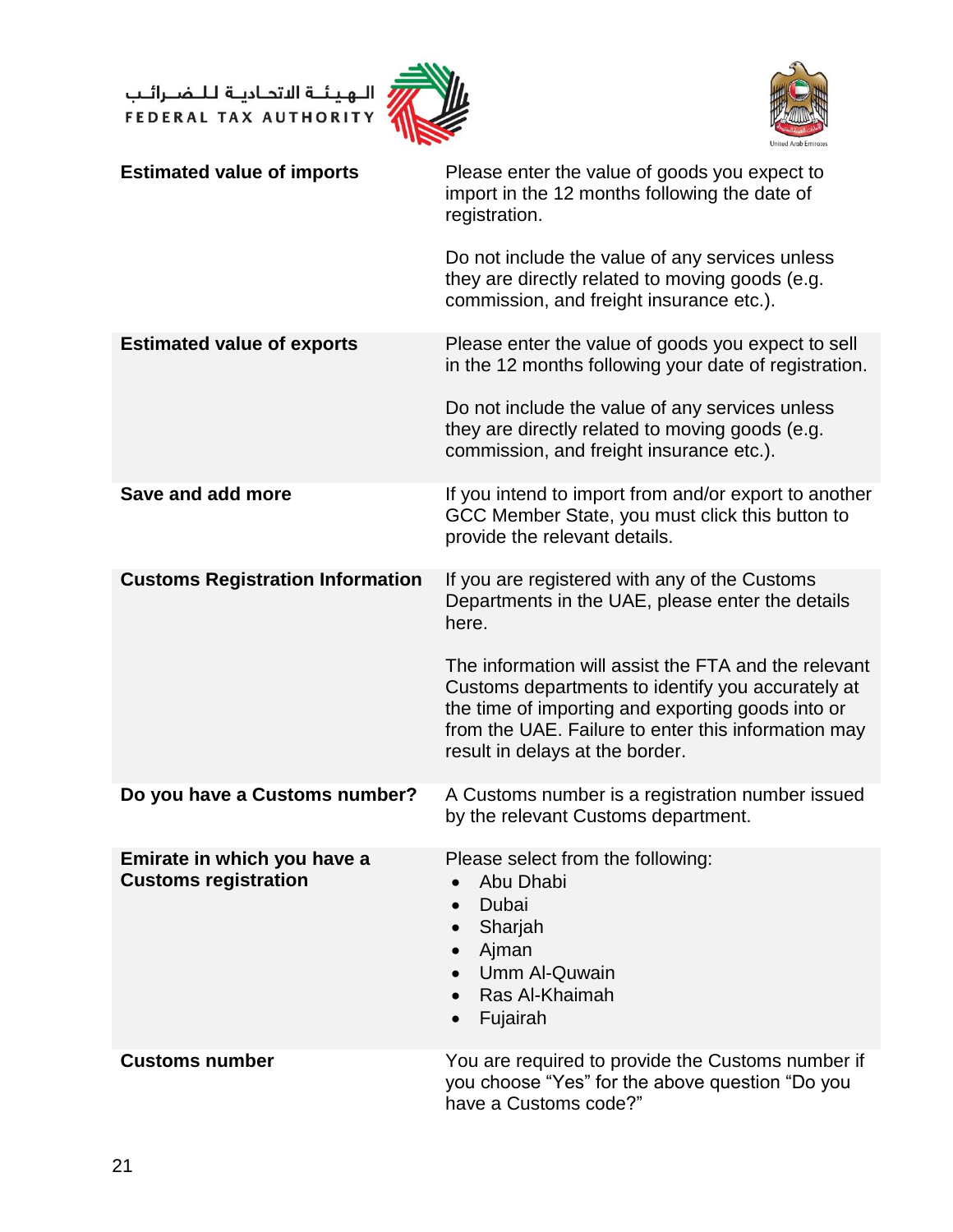الــهـيـئــة الاتحــاديــة لــلــضـــرائــب<br>FEDERAL TAX AUTHORITY





| If yes, upload a scanned copy of<br><b>Customs number issued by</b><br><b>Customs authority</b> | Accepted file types are PDF, JPG, PNG and JPEG.<br>The individual file size limit is 2 MB.                                                                                                                                                                                                                                                                                             |
|-------------------------------------------------------------------------------------------------|----------------------------------------------------------------------------------------------------------------------------------------------------------------------------------------------------------------------------------------------------------------------------------------------------------------------------------------------------------------------------------------|
| Save and add more                                                                               | If you are registered with more than one Customs<br>Department, you must click this button to include<br>the relevant details.                                                                                                                                                                                                                                                         |
| <b>Exception from VAT Registration</b>                                                          | <b>IMPORTANT:</b> You may apply for exception from<br>VAT registration if you only make zero-rated<br>supplies. You are not eligible for exception from<br>VAT registration if you make zero-rated supplies<br>along with standard rated supplies.                                                                                                                                     |
| Do you wish to apply for an<br><b>Exception from VAT Registration</b><br>based on the above?    | The following supplies are eligible for zero-rating:<br>Exports;<br>$\bullet$<br>Certain international transportation services;<br>$\bullet$<br>Certain aircraft or vessels;<br>$\bullet$<br>Certain investment precious metals;<br>First supply of certain buildings.<br>Crude oil and natural gas;<br>$\bullet$<br>Certain educational services; and<br>Certain healthcare services. |

You are still required to complete the remaining information on the VAT registration application form.

#### **7. Declaration**

#### **Authorized Signatory**

**Title Name in English Name in Arabic**  The Authorized Signatory details must be for a person who is authorized to legally bind the entity. In many cases this is a director of a company. In the case of a natural person it is the person themselves.